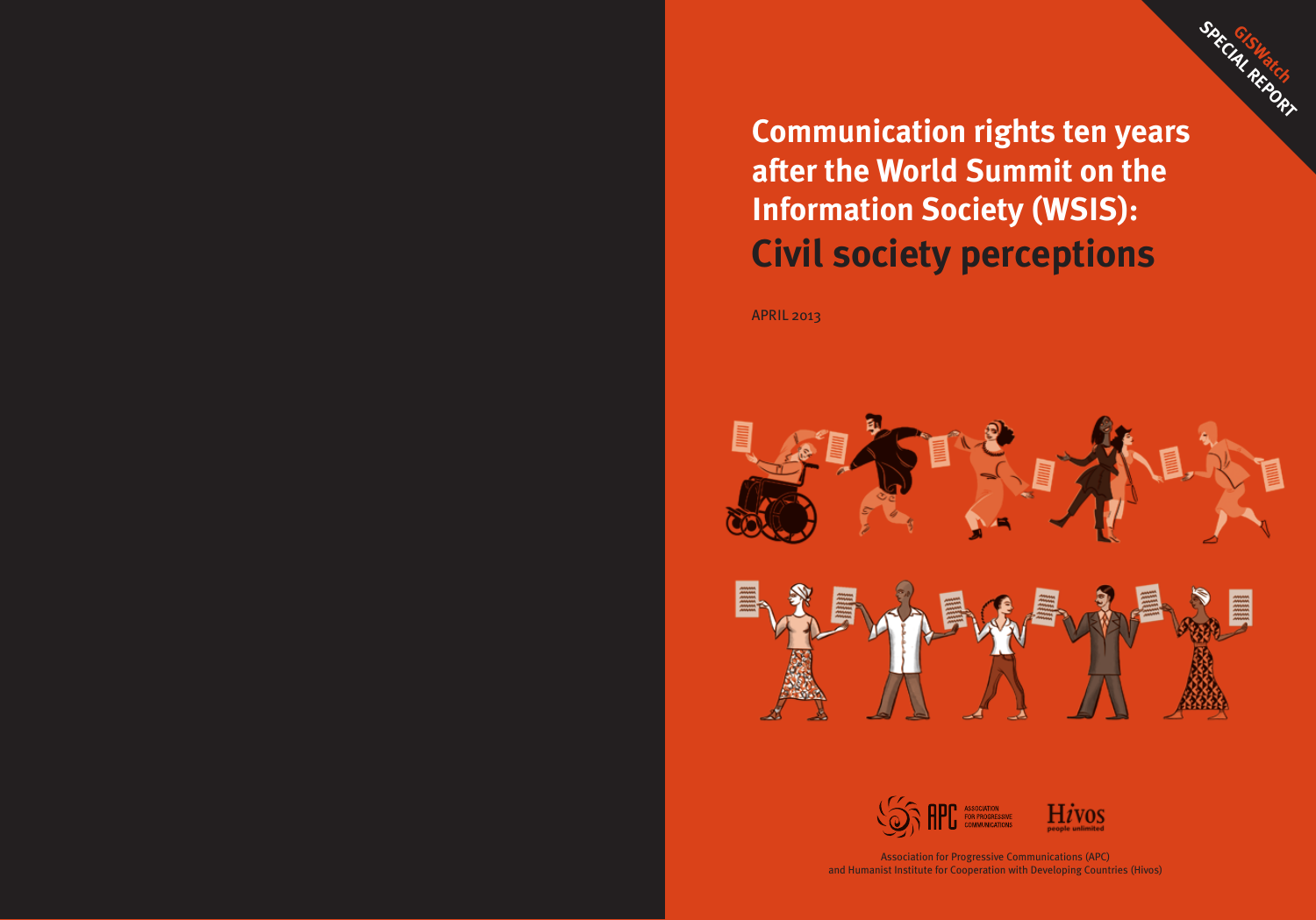**Global Information Society Watch 2013 Special report**

# **Communication rights ten years after the World Summit on the Information Society (WSIS): Civil society perceptions**

april 2013



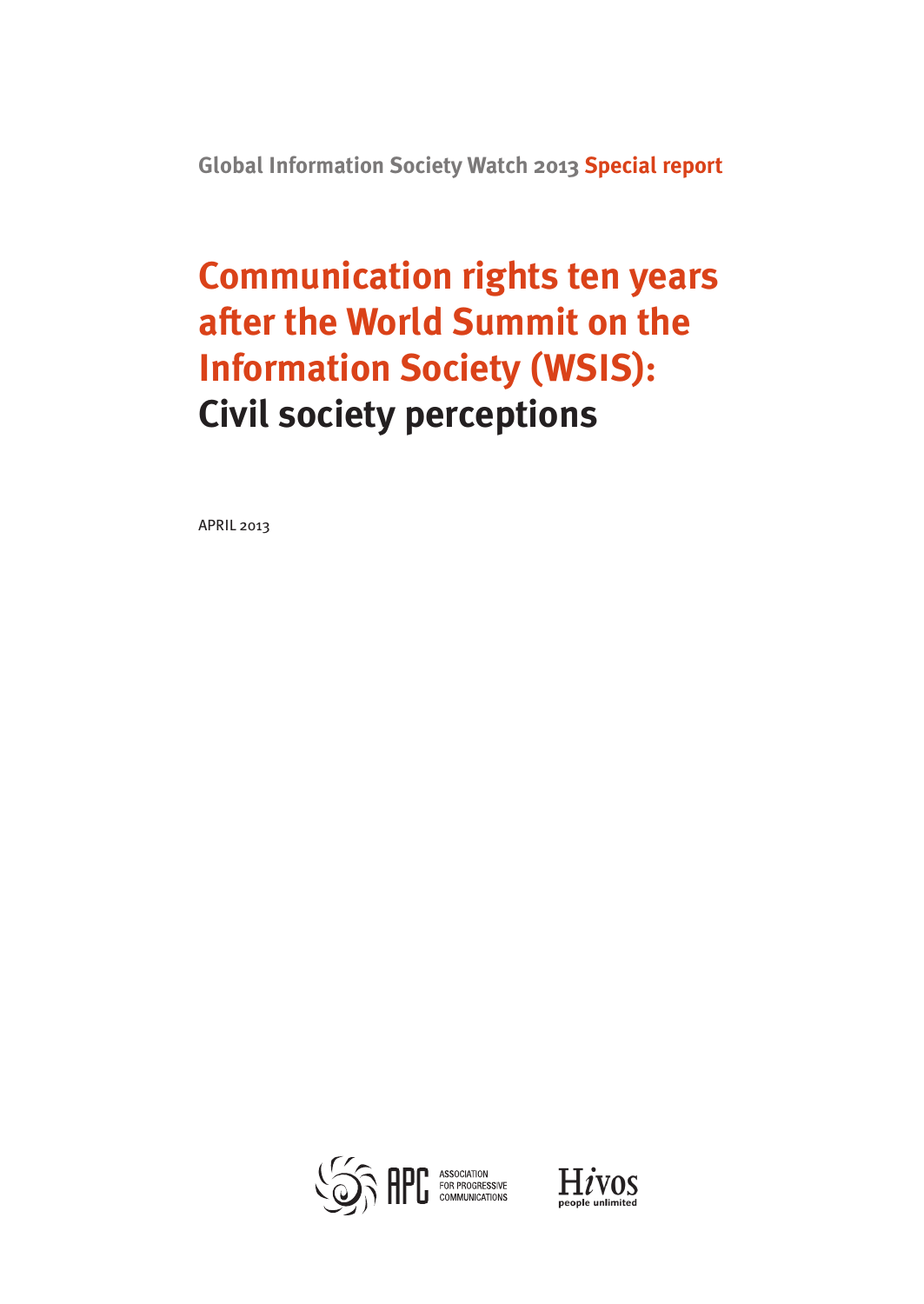Project Coordinator

Valeria Betancourt

Research, writing and editing Alan Finlay

Publication production Mallory Knodel

Proofreading Valerie Dee Guillermo Sabanes

Translators Clio Bugel Karine Ducloyer

Graphic design MONOCROMO info@monocromo.com.uy Phone: +598 2 400 1685

Printed in South Africa

Communication rights ten years after WSIS: Civil society perceptions published by the Association for Progressive Communications (APC) and Humanist Institute for Cooperation with Developing Countries (Hivos) with funding from the World Association for Christian Communication (WACC) http://waccglobal.org 2013



Creative Commons Attribution 3.0 Licence  $\langle$  -creative<br>commons.org/licenses/by-nc-nd/3.0/  $\rightarrow$ Some rights reserved.

ISBN: 978-92-95096-99-8 APC-201304-CIPP-R-EN-DIGITAL-190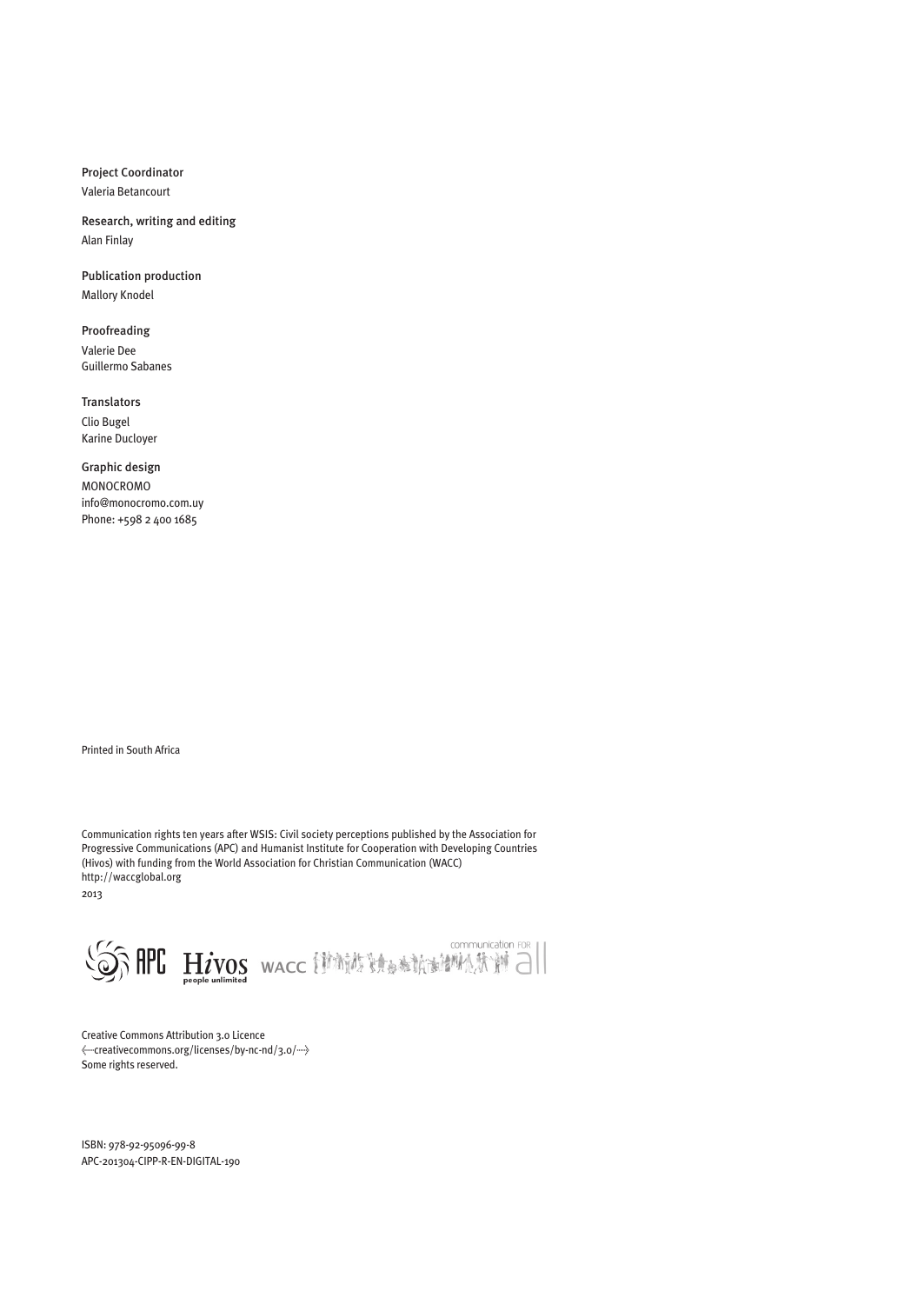# **Table of contents**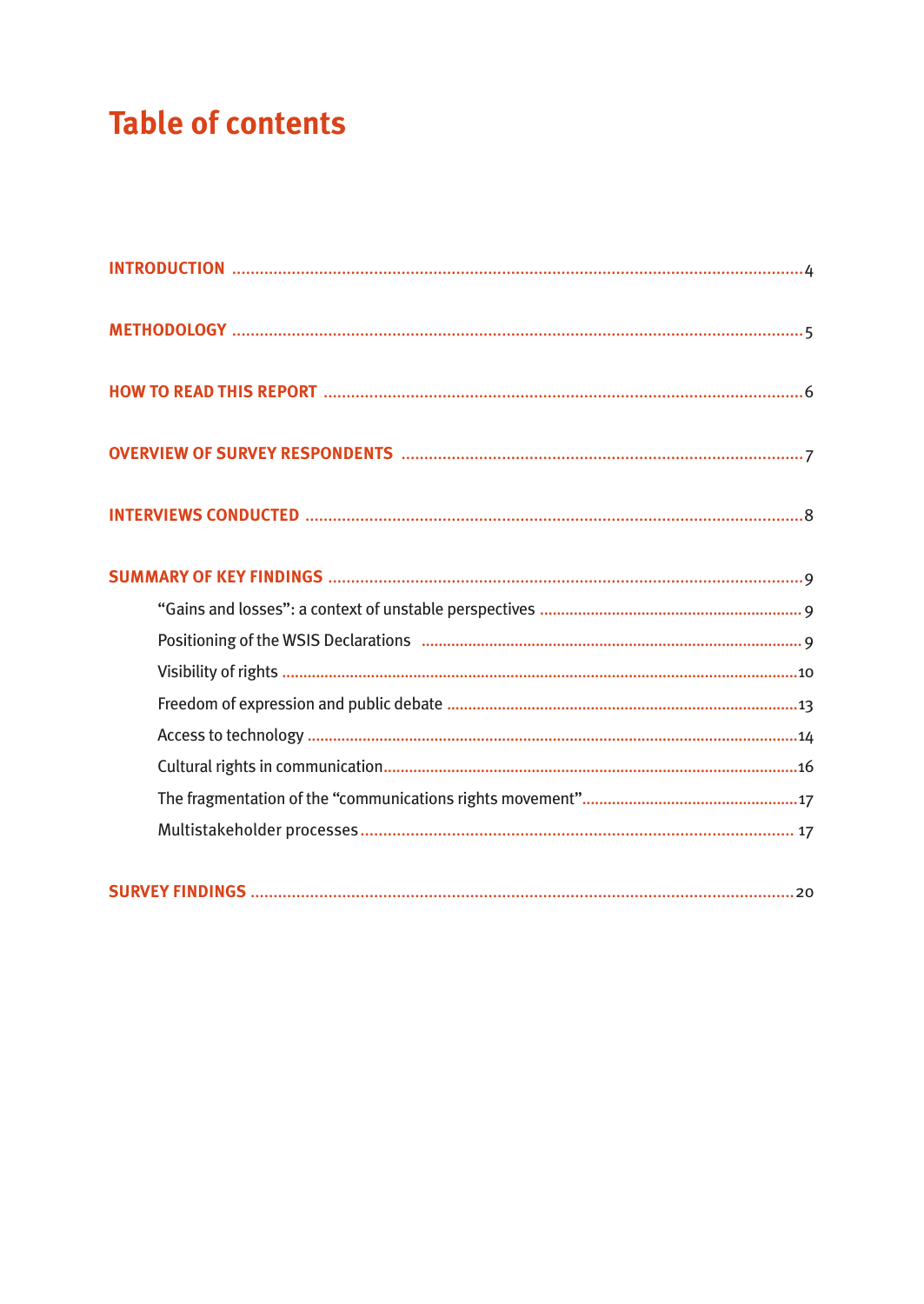## **Introduction**

T his report, funded by the World Association for Christian Communication (http:// waccglobal.org), responds to the opportunity provided by the WSIS+10 review which will culminate in 2015. Its purpose is to collate civil society perceptions of the changes that have taken place over the last ten years since the WSIS Declaration of Principles was adopted in 2003. The results are being used as input to the formal WSIS review process, as well as to strategise around civil society joint agendas and common positions. To this extent it contributes towards addressing two problems:

An apparent absence - in most parts of the world - of a people-centred approach to information and knowledge-sharing society policy and regulation

#### and

The fragmentation of the communications rights movement, which had mobilised so intensively to ensure that a people-centred approach informed the outcomes of WSIS.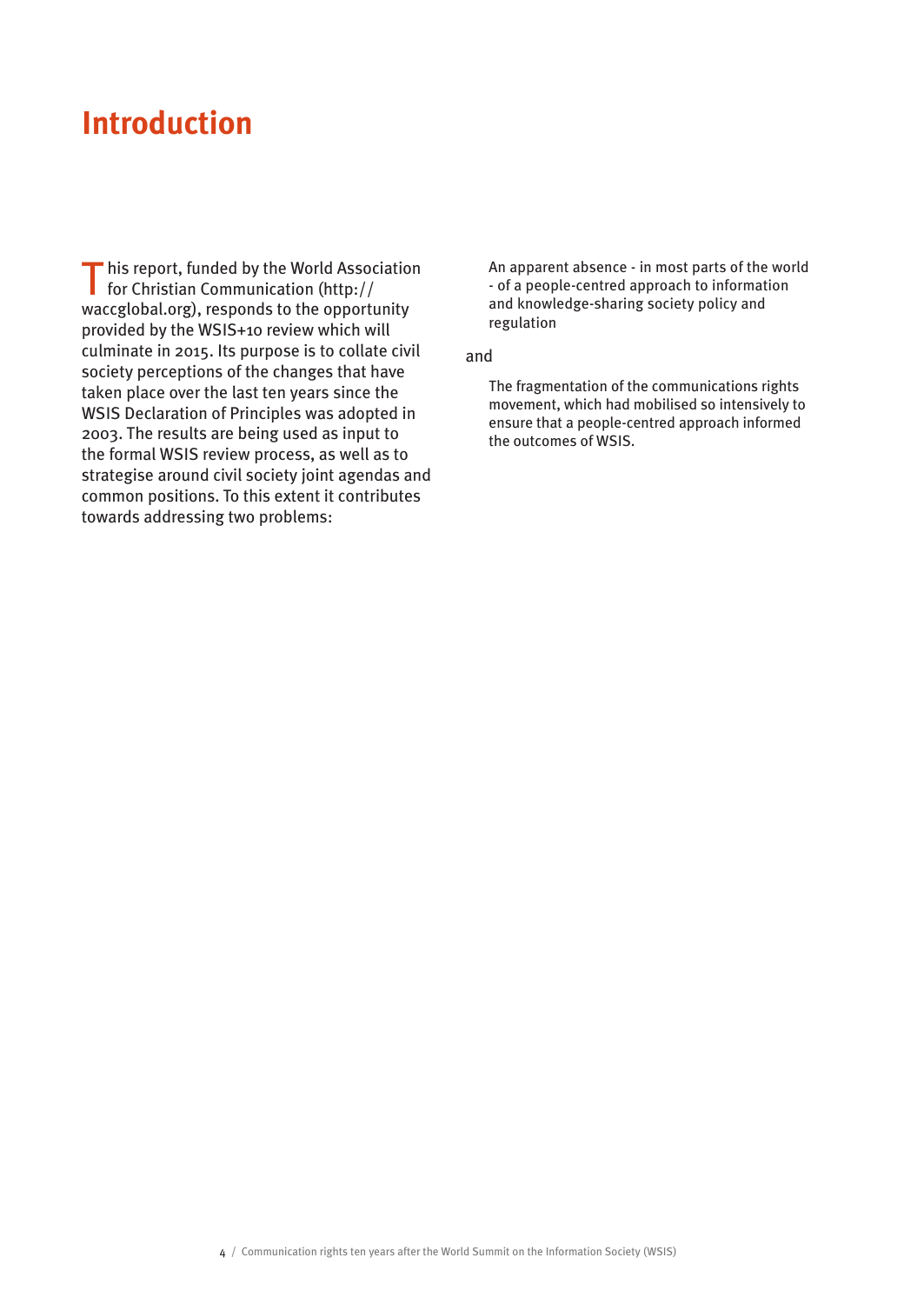# **Methodology**

There are two components to this report: an online survey, where we called for input from civil society organisations from across the globe; and one-on-one interviews with stakeholders who participated in the WSIS process in the past.

The online survey questions were developed in consultation with an advisory group and by considering key rights-based commitments made in the WSIS Declaration of Principles  $(2003)<sup>1</sup>$  as well as those called for in the Civil Society Declaration to the World Summit on the Information Society (2003).<sup>2</sup> Civil society stakeholders who had either participated in WSIS processes, or have a keen interest in and knowledge of developments in the information and knowledge-sharing society in their country, region, or at global level were targeted.

Interviews with experts were open-ended and wide-ranging, a number of them conducted at the WSIS+10 review that was held in Paris in February 2013.

Besides the above-mentioned documents, analysis of the final survey results and interviews is loosely arranged using the "Assessing Communication Rights: A handbook" that was an output fromthe Communications Rights in the Information Society (CRIS) campaign.3 The CRIS methodology identifies four pillars to communications rights: Spaces for Democratic Participation: Communicating in the Public Sphere; Communicating Knowledge for Equity and Creativity: Enriching the Public Domain; Civil Rights in Communication; and Cultural Rights in Communication. Further detailed analysis of the findings using the CRIS framework is encouraged, specifically at the national level, and in a workshop environment that encourages the specificities of nationallevel contexts to emerge, and co-learning to occur. To that end, it is hoped that this report serves as a useful starting point for deeper analysis.

<sup>1</sup> http://www.itu.int/wsis/docs/geneva/official/dop.html

<sup>2</sup> http://www.itu.int/wsis/docs/geneva/civil-society-declaration. pdf

<sup>3</sup> http://www.crisinfo.org/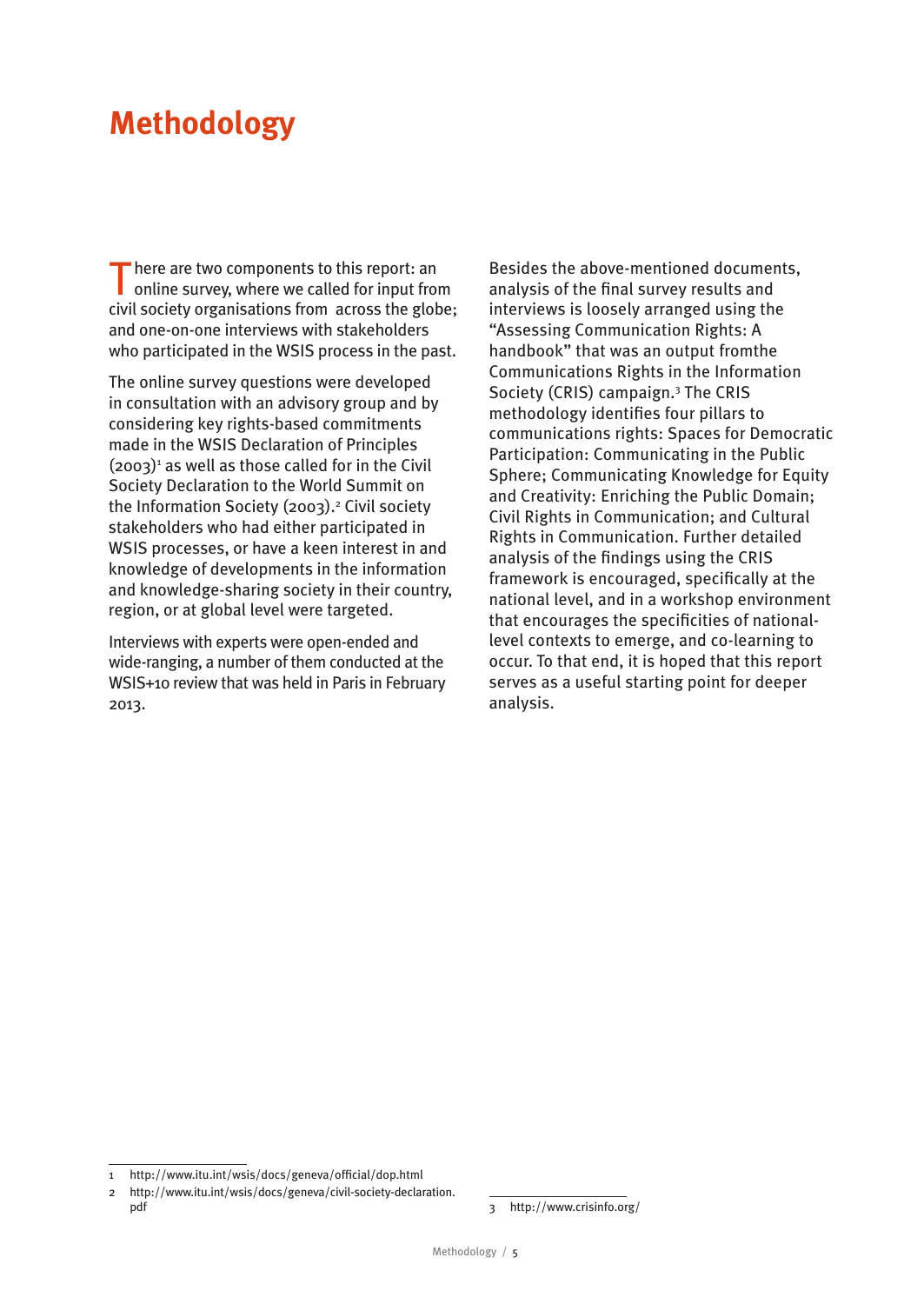### **How to read this report**

 $\blacksquare$  his report is divided into two parts. The first summarises the key findings of the online survey, while including the results of the one-onone interviews with stakeholders to contextualise these findings, to agree or disagree with them, and to assist with possible explanations. The first section also offers a perspective on the usefulness of the WSIS Declarations themselves, and on challenges of interpretation when it comes to understanding the information and knowledgesharing society, including what we might mean by the "communications rights movement". This section offers a lens with which to interpret the findings of the online survey.

The second section details the survey findings themselves, including offering some measure of analysis from respondents as to why particular ratings or scores were given. This section should

be referred to by those interested in specific areas of enquiry, rather than a more general overview of the survey results. The arrangement of the second section maps loosely onto the categories contained in the Civil Society Declaration, and can be read in conjunction with the Declaration.

By "information and knowledge-sharing society" we mean *all* forms of communications tools used to create and share knowledge and information. These may include, but are not confined to: the internet, print media, and broadcast.

In all instances, when we talk about "policy discussions" or "policy processes", we are referring to those that impact on, or have to do with the information and knowledge-sharing society.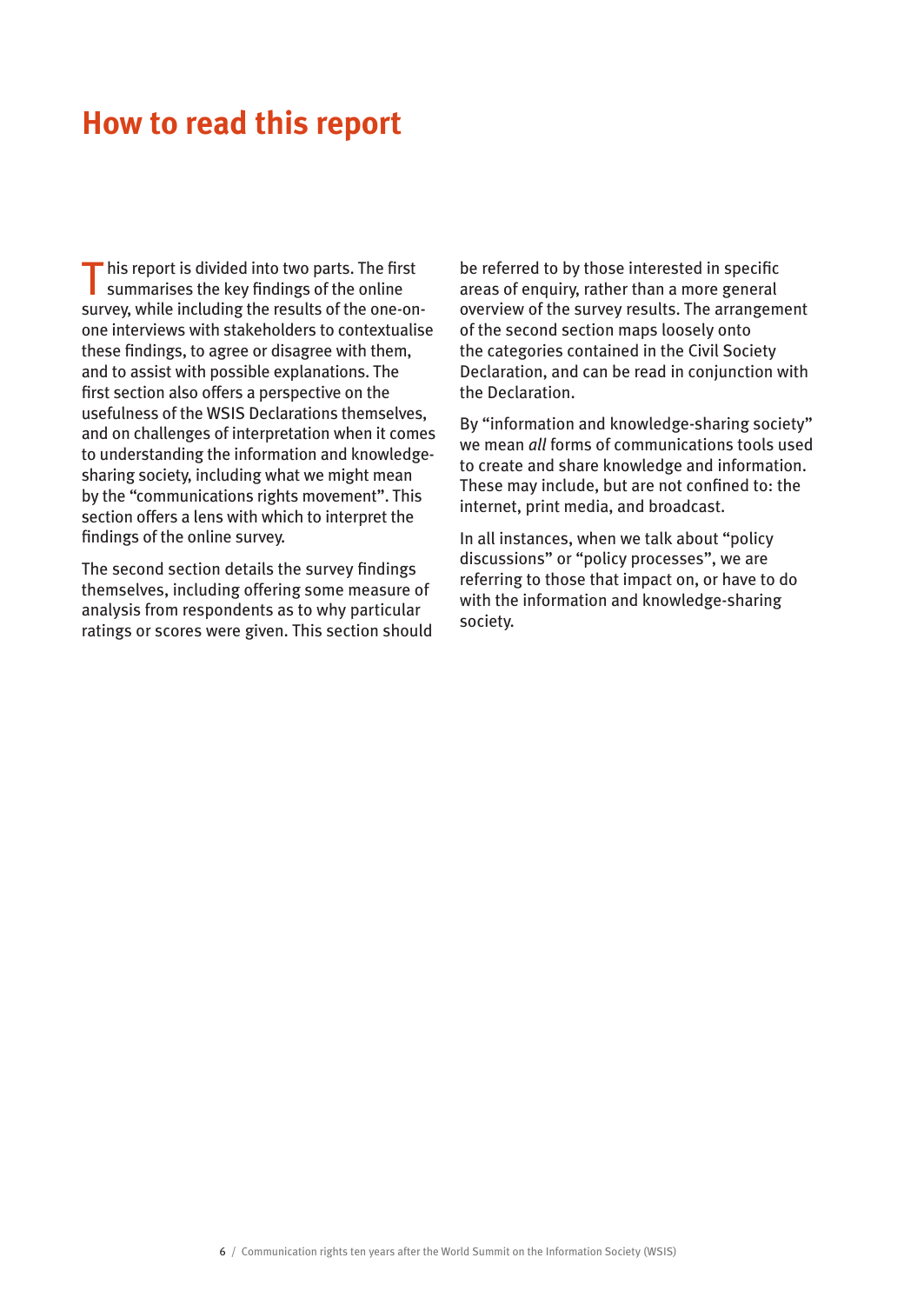# **Overview of survey respondents**

197 responses were received for the<br>online survey. Organisations from a wide spectrum of countries completed the survey, with a reasonable mix between developed and developing countries in the results. The following table shows the number of respondents from different regions. In some cases more than one organisation from a country completed the survey.

| <b>REGION</b>                      | <b>Nº OF COUNTRIES</b> |
|------------------------------------|------------------------|
| <b>Western and Eastern Europe</b>  | 18                     |
| Oceania                            | $\overline{2}$         |
| Asia                               | 6                      |
| Africa                             | 10                     |
| Middle East                        | З                      |
| Latin America<br>and the Caribbean | 9                      |
| North America                      | 2                      |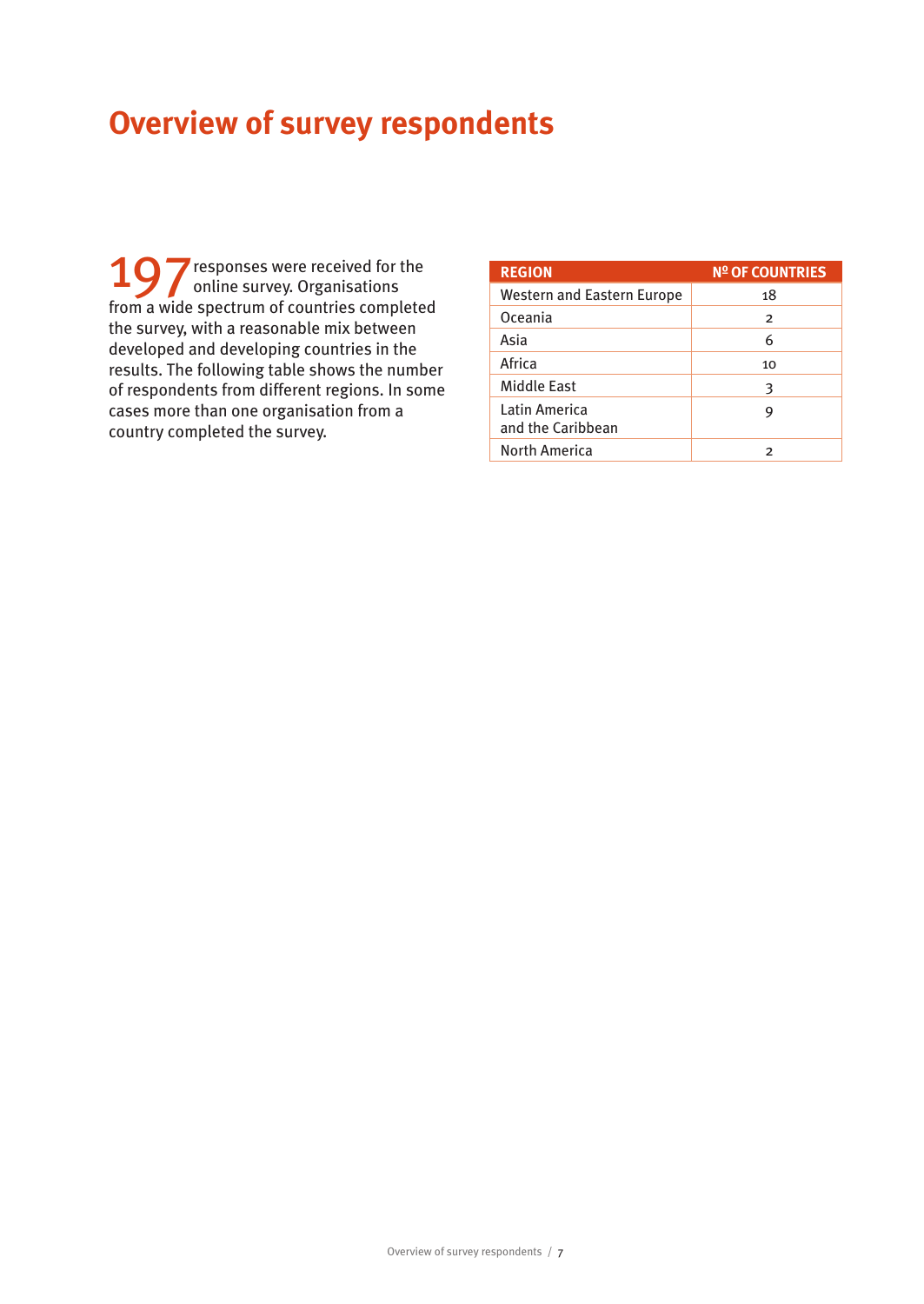# **Interviews conducted**

The following stakeholders were interviewed for this report. Specific comments attributed to them are referenced in the narrative using the reference code.

| <b>NAME OF INTERVIEWEE</b> | <b>ORGANISATION</b>                               | <b>REFERENCE CODE</b> |
|----------------------------|---------------------------------------------------|-----------------------|
| Susanna George             | Gender activist                                   | Inv <sub>1</sub>      |
| Alice Munya                | <b>KICTANeT</b>                                   | Inv <sub>2</sub>      |
| <b>William Drake</b>       | ICANN, civil society grouping                     | Inv <sub>3</sub>      |
| Sean O Siochru             | Communications activist                           | Inv <sub>4</sub>      |
| Gloria Bonder              | <b>UNESCO, Gender Society and Policies</b>        | Inv <sub>5</sub>      |
| Parminder Jeet Singh       | IT for Change                                     | Inv <sub>6</sub>      |
| <b>Norbert Bellow</b>      | IGF CS Caucus co-coordinator, Switzerland         | Inv <sub>7</sub>      |
| <b>Karen Banks</b>         | <b>Association for Progressive Communications</b> | Inv <sub>8</sub>      |
| Avri Doria                 | <b>Technical activist</b>                         | Inv 9                 |
| Dorothy Okello             | Wougnet                                           | Inv <sub>10</sub>     |
| Tapani Tarvainen           | EFFI                                              | Inv <sub>11</sub>     |
| Dawit Bekele               | <b>ISOC Africa</b>                                | Inv <sub>12</sub>     |
| Bertrand de la Chappelle   | The Internet and Jurisdiction Project             | Inv <sub>13</sub>     |
| Izumi Aizu                 | Institute for Information Society                 | Inv <sub>14</sub>     |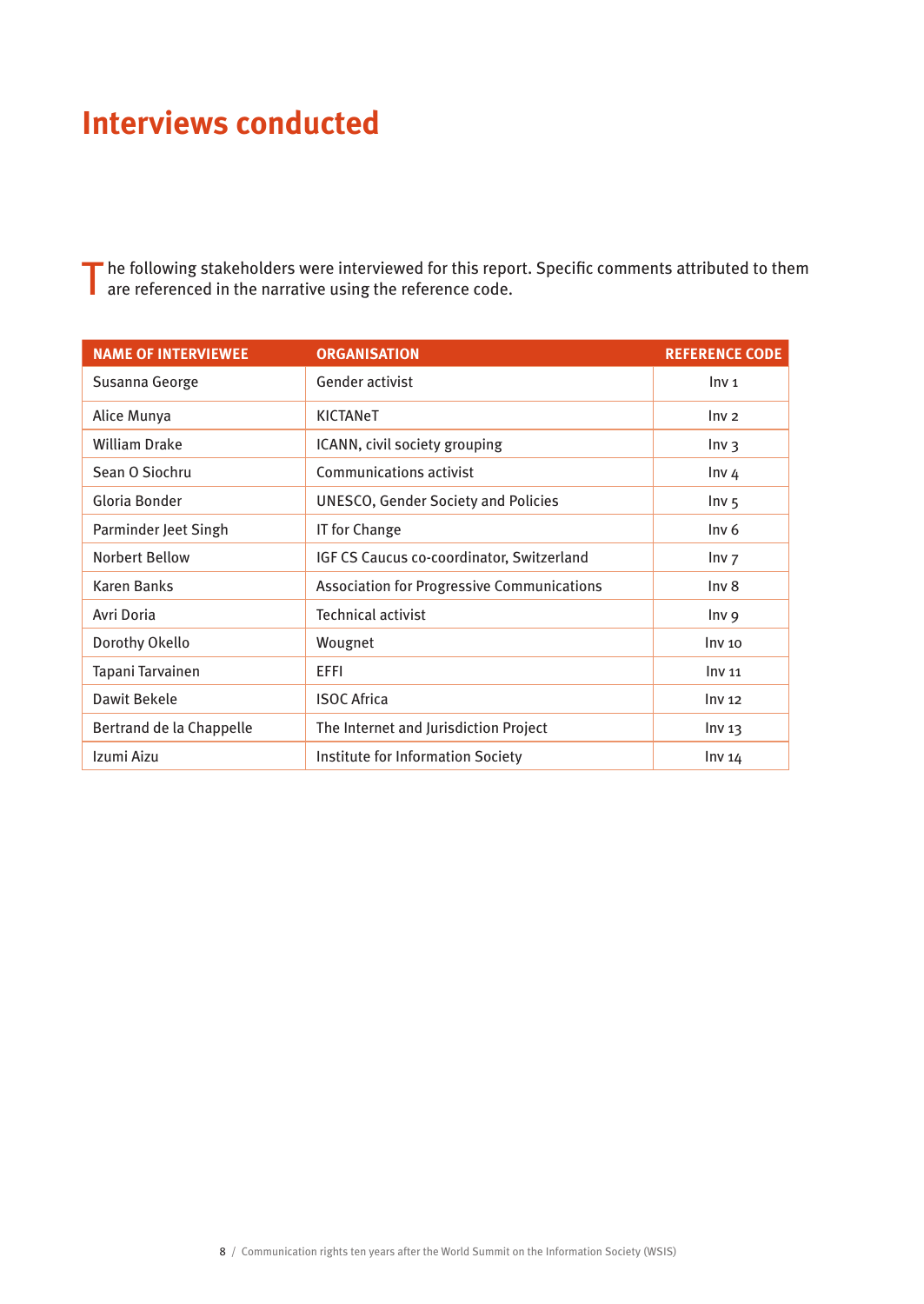# **Summary of key findings**

#### **"Gains and losses": a context of unstable perspectives**

The strength of a people-centred information and knowledge-sharing environment in any country is dependent on the strength of the democracy in that country.1 People-centred policy gains, like democracies, can also be fragile. Policy-guarantees can change, or be reneged on. Therefore any gains made in policy landscapes need to be protected.

Moreover, there is a distinction to be made between principle and practice. Policy gains, for example in areas such as freedom of expression and universal access, do not necessarily translate to real-world results on the ground. The "people" need to protect policy decisions, and "there is still a difficulty in demanding the practicalities of this fight."2

The terminology used in this report and by activists can also be unstable.3 Definitions of terms such as "public interest", "community media", "multistakeholder", "people-centred", "indigenous people" or "communications rights movement" shift, can be unspecific, and depend on the context in which they are used. This lends some uncertainty to discussions on the information and knowledge-sharing society, and the gains that have been made, or ground lost.

Finally, rights are clearly interlinked – for instance, freedom of expression has a critical relationship with access to information, as do the rights of indigenous communities. Strength in one area of rights may not imply an equal strength in securing other rights. A weakness in one right might undermine the strength of another right secured.

It is these opening observations that underpin the findings of this report.

#### **Positioning of the WSIS Declarations**

Nearly a third of respondents to the survey said that the WSIS Declaration of Principles (2003) as well as the Civil Society Declaration to the WSIS (2003) had little impact on policy development in their country.

The Civil Society Declaration is, however, more visible in civil society positions – even if it is not used frequently as a lobbying tool.

WSIS "didn't give powerful ammunition for activists to use".4 Issues and challenges identified were already issues and challenges, particularly at the local level. While the Declarations may have lent coherence to advocacy focal areas, most changes experienced over the past ten years are the result of a complex interplay between advocacy, global economies, market expansion, politics, and shifts in social dynamics, among others:<sup>5</sup>

WSIS didn't have much to do with [any of the changes we have seen over the past ten years]. I made an informal survey with some of my friends in Argentina and Colombia who are in programmes concerned with including ICTs in education and health. 'Do you know of WSIS?' I asked them. They said 'what'?6

Although, looking back, some now see the Declaration as a "radical document",7 more cynically it offered little more than "platitudes".8

However, there was general agreement amongst those interviewed that the Civil Society Declaration in itself was not necessarily going to achieve concrete outcomes, and that this was recognised

<sup>1</sup> Inv 1

<sup>2</sup> Inv 2 [Note: All quotations are verbatim.]

<sup>3</sup> Inv 3

 $4$  Inv  $4$ 

<sup>5</sup> For instance, this was felt to include development in e-governance and education ("two or three waves of ICT programmes in schools" in India [Inv 6]), while in other countries the market and entrepreneurs were seen to determine developments in access, rather than any policy discussions.

<sup>6</sup> Inv 5

<sup>7</sup> Inv 7

<sup>8</sup> Inv 4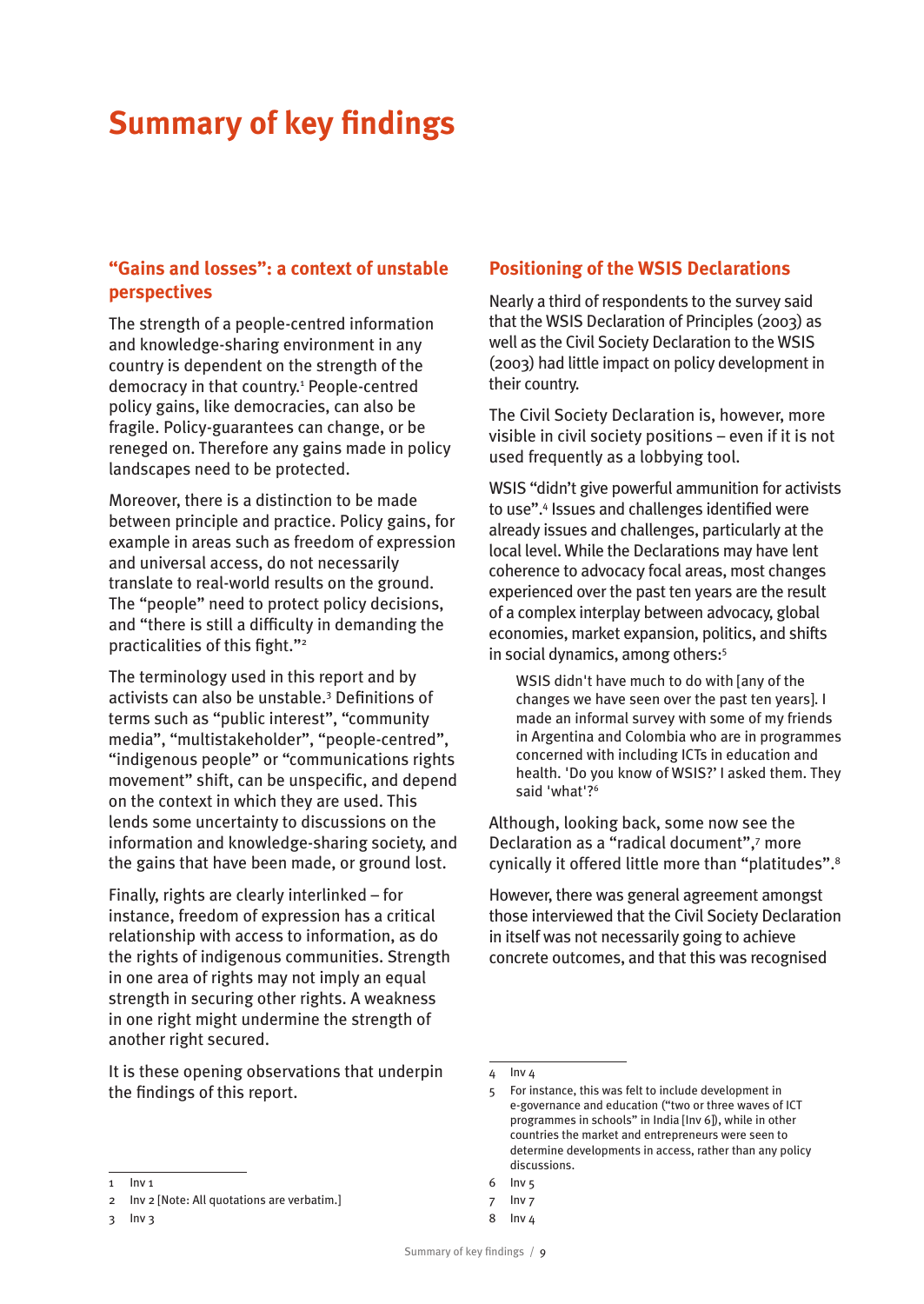at the time.9 Rather it was a statement of principles that spoke more about common universal goals and challenges amongst activists: "The real value was to pull civil society around issues."<sup>10</sup>

The WSIS process was seen as a "necessary process for a time of transition":<sup>11</sup>

The world was adjusting to a more digitised way of thinking about communications. It was at that period when the WSIS was thought of. It was an attempt to create a space for global government; a space for conversation at a global level amongst governments about some of the key issues to do with ICTs<sup>12</sup>

As one interviewee felt. "It the best thing that could have come out of WSIS was the mobilisation of civil society".13 The Civil Society Declaration itself was however a "statement" and a "statement is a statement", a "frozen moment of a process; a crystallisation of a process":14 "It's a tool that says a process has been going on. In and of itself it has no power."15

Moreover, the practical implementation of any goals identified in the Declaration depends on how receptive the context is to those goals: "Any international policy statement and convention, the extent to which it is actually implemented on the ground depends on the level of democracy."<sup>16</sup>

It is here where the strength of the positions stated in the Civil Society Declaration ten years ago can be felt – as a measure of the current progress towards a people-centred democracy in each country. It offers a powerful tool for comparison, and an indicator to the current status of world politics:

Generally things have gotten much more difficult, specifically with civil society organisations. Back in 2003, the WSIS Declaration sounded almost 'of course' – but today it sounds radical. It didn't sound too radical 10 years ago – this is a sign for alarm.17

- 14 Inv 4
- 15 Inv 4
- 16 Inv 1
- 17 Inv 7

#### **Visibility of rights**

#### *Human rights generally*

Human rights had become more visible in global policy discussions over the past ten years.18 Largely due to consistent advocacy by civil society stakeholders, human rights were now "on the agendas"19 of those discussions. A human rights agenda is also seen to have been adopted over the past ten years by particular groups who may not have had rights discourse as a central concern. For example, a mainstreaming of human rights generally was felt in the technical community:

We – technical community – used to only talk about technical needs, maybe talked about the user interface, so on and so forth. But the number of people who took the humanity aspect of the internet seriously was definitely a backroom discussion. We called them 'humanitarian engineers'. Now, even within the IETF [Internet Engineering Task Force], you're seeing words like 'privacy'.20

However, in national level policy discussions, human rights discourse was only partially felt. Global human rights standards generally were considered a priority in local-level policy discussions dealing with the information and knowledge-sharing society by only 29% of the respondents. Moreover, 20% of respondents stated that laws that affect the information and knowledge-sharing society in their country are in breach of international laws at the UN.

<sup>9</sup> One interviewee felt that it was a fundamentally flawed process given that it was organised by the International Telecommunication Union (ITU) – the "wrong agency" - in order to "give itself some profile and reposition itself in the ICT landscape". [Inv 4]

<sup>10</sup> Inv 4

<sup>11</sup> Inv 1

<sup>12</sup> Inv 1 13 Inv 4

<sup>18</sup> Inv 8 19 Inv 8 20 Inv 9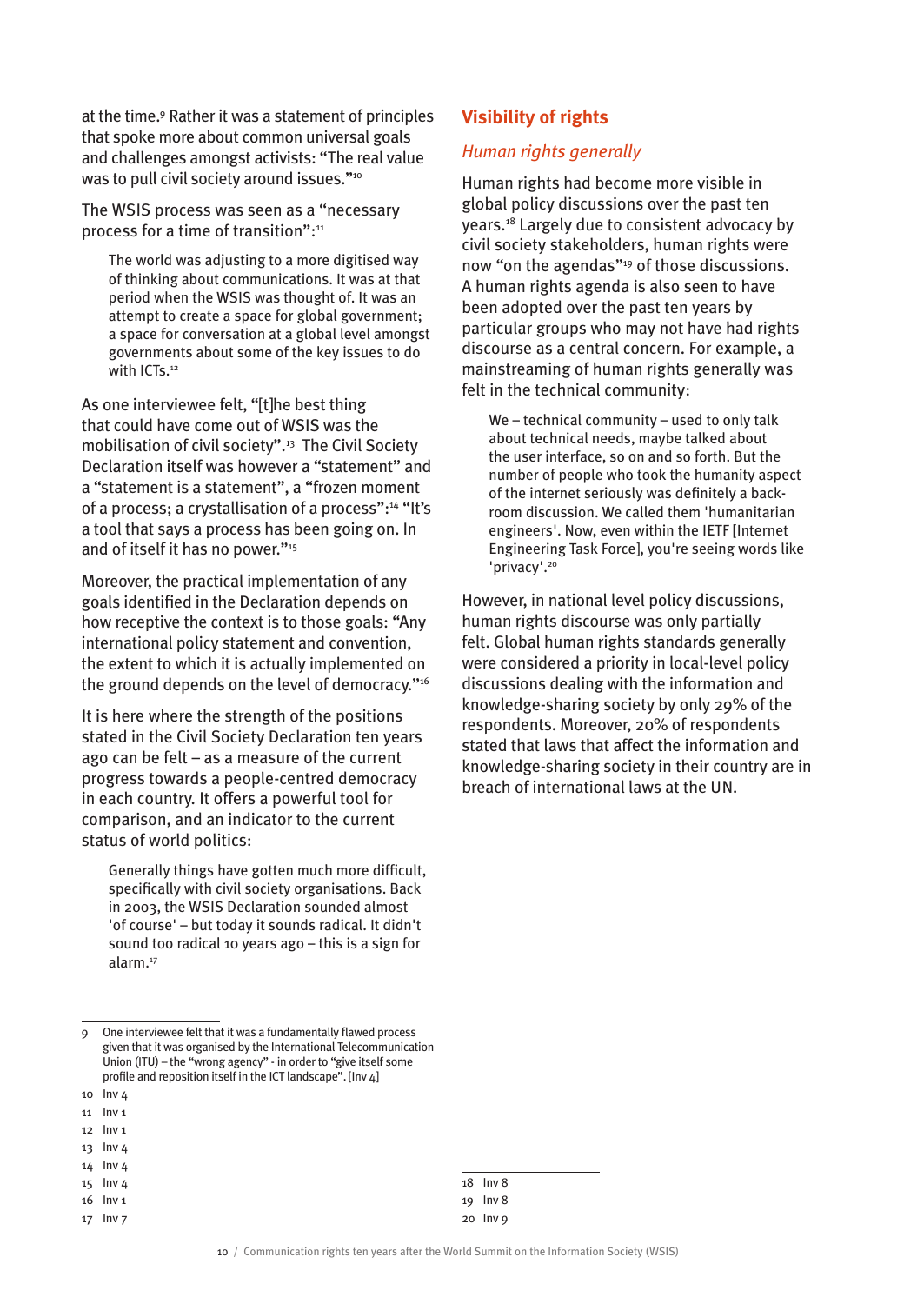#### *Women's rights*

The survey suggested that traditional advocacy focus areas such as women's rights, media freedoms, and advocating for free and open source software have had a greater positive impact on the communications environment over the past ten years than other areas, although there remains work to be done. Fifty-six percent of survey respondents felt that there were medium (34%) to high focus on addressing gender injustices in policy processes at the national level. Similarly, interviewees noted a "willingness" to engage and address women's rights issues, in the policy environment at least:

Over the past ten years there has been a willingness to address gender issues in our national policy documents [in Uganda], at least in theory. In practice, we haven't done much evaluation of what we've done so can't speak to it. We have focussed on getting the language in the documents – now the challenge is to focus on usage and uptake.<sup>21</sup>

Some felt that the "gender digital gap" was as a result closing – in some instances, such as Latin America and the Caribbean (LAC), "very rapidly":<sup>22</sup>

In LAC 48% of internet users are women. More women than men are using social networks, as in other regions. Fewer women than men are using Twitter, but there are more women than men using Facebook in terms of access and time. The mobile revolution – the spread of the use of mobile phones – is important. We went to Chiapas [in Mexico] and all indigenous women are using mobiles. There are lots of small businesses created to provide services for mobiles. Mobiles were not even a small issue at WSIS.<sup>23</sup>

Nevertheless, a number of interviewees felt that progress in gender rights depended on how one defined a women's rights agenda. For instance, an absence of women in the field of science and technology was noted:

I would say perhaps people are confused. Has gender equality been included in national policies? Yes, very much, in terms of participation, violence against women, sexual and reproductive rights. But in relation to science and technology? There is a kind of mirage effect. There are more women in power, politics, business etc. But when it comes to women and science, in these fields women are fewer than men, and not in the highest positions.24

As with other rights, there was a tendency to make women's rights derivative and simplified, without proper care to the economic structures that defined how those rights were understood and accepted. Aspects of rights discourses were negated in order to make them palatable to policymakers and authorities:

Women's rights and gender have become a completely instrumentalised economic concept. At the national level governments will say we want to be open to women; but the reality is it is definitely some kind of economic purpose that returns benefits. We've seen this with the CISCO academy for gender equality. So gender equality is all a whitewash. It's not about receptivity, but usefulness.<sup>25</sup>

Examples in Asia were given (Burma, Cambodia, Thailand, Indonesia), where women's rights had been turned into "soft politics", whereas "feminism is deeply radical":26

The way it is being discussed with donor agencies and groups on the ground makes it so palatable that no-one has a problem with it. It would take a revolution of our relationship with each other for women's rights truly to be realised. It would be a society that we wouldn't be ready for.<sup>27</sup>

24 Inv 5 25 Inv 1 26 Inv 1 27 Inv 1

<sup>21</sup> Inv 10

<sup>22</sup> Inv 5

<sup>23</sup> Inv 5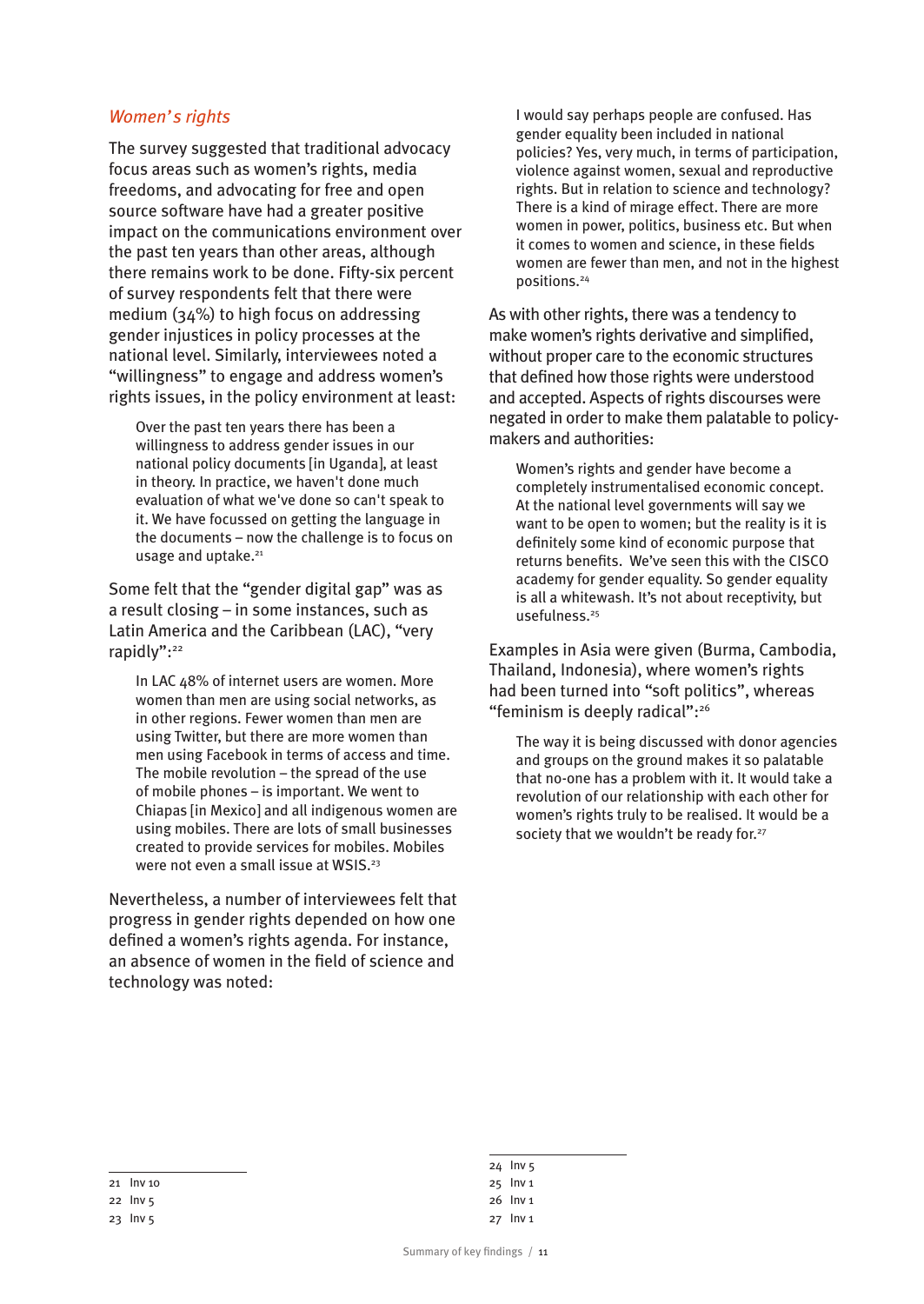#### *Youth and children's rights*

The needs of young people appear to be unrepresented in policy discussions – only 10% of respondents agreed strongly that this was *not* the case. However, young people received comparatively strong attention in the development of programmes to empower them in the information and knowledge-sharing society, with 58% of survey respondents saying these programmes existed in their country, compared to 28% who said they did not.

The continued importance of these programmes was noted:

It is complex approaching the issue of youth and ICTs. The youth are seen as digital natives, as tech savvy, needing to teach their parents and so on – I strongly disagree with this. There are programmes in LAC, there are youth policies institutes within government, there are policies on health, violence, sexual and reproductive health, economic empowerment. But we sometimes assume that the youth will know about digital literacy through osmosis, as if it is in their mindset, how to use technology. They need to be shown HOW to use technology – they are not just consumers. $28$ 

Childrens' rights appear to be reasonably well protected through legislation. Fifty-six percent of survey respondents said this was the case, compared to 25% who said it was not the case. There was also an anomaly between this finding, and whether or not respondents felt that online content that might be damaging to minors was adequately controlled through legislation: 38% said this was the case, compared to the same percentage that said it was not the case.

While ICTs could help to mitigate the practical, everyday risks faced by young people,<sup>29</sup> there was an increased need for programmes that educated children and youth about the dangers of using ICTs.<sup>30</sup>

#### *Rights of marginalised groups*

The rights of indigenous and displaced people, as well as disabled people have received relatively little attention – the survey suggests that these groups were the least likely to be able to contribute effectively to the information and knowledge-sharing society. For instance, 31% of respondents suggested there was very little information available for displaced people, while a third also felt that the rights of indigenous people were not actively pursued in policy discussions.

Nearly a quarter of respondents also feel that ICTs are not being used to bring health and education services closer to marginalised groups in their country.

Finally, the survey suggests that globally the goal of poverty eradication remains a low priority in policy discussions dealing with the information and knowledge-sharing society. This is reflected in the lack of inclusion of poor communities in policy discussions that affect them, the absence of strategies to bridge the digital divide in some countries, and a lack of transparency in funds set aside for digital divide strategies. Nearly a third of respondents also felt that the Millenium Development Goals (MDGs) played an insignificant role in policymaking processes in their countries.

<sup>28</sup> Inv 5

<sup>29</sup> With tablets, you see a lot of interest from children. It's because of urban violence and insecurity, especially in LAC. This reality has helped to expand the use of technology by children. My grandson who is 10 has grown up with technology – he is very smart with tech. He has to come back from school accompanied and he needs a mobile phone to call his parents in case he is trouble. It is the combination of a 'risk' society and the information society that has helped this expansion. [Inv 5]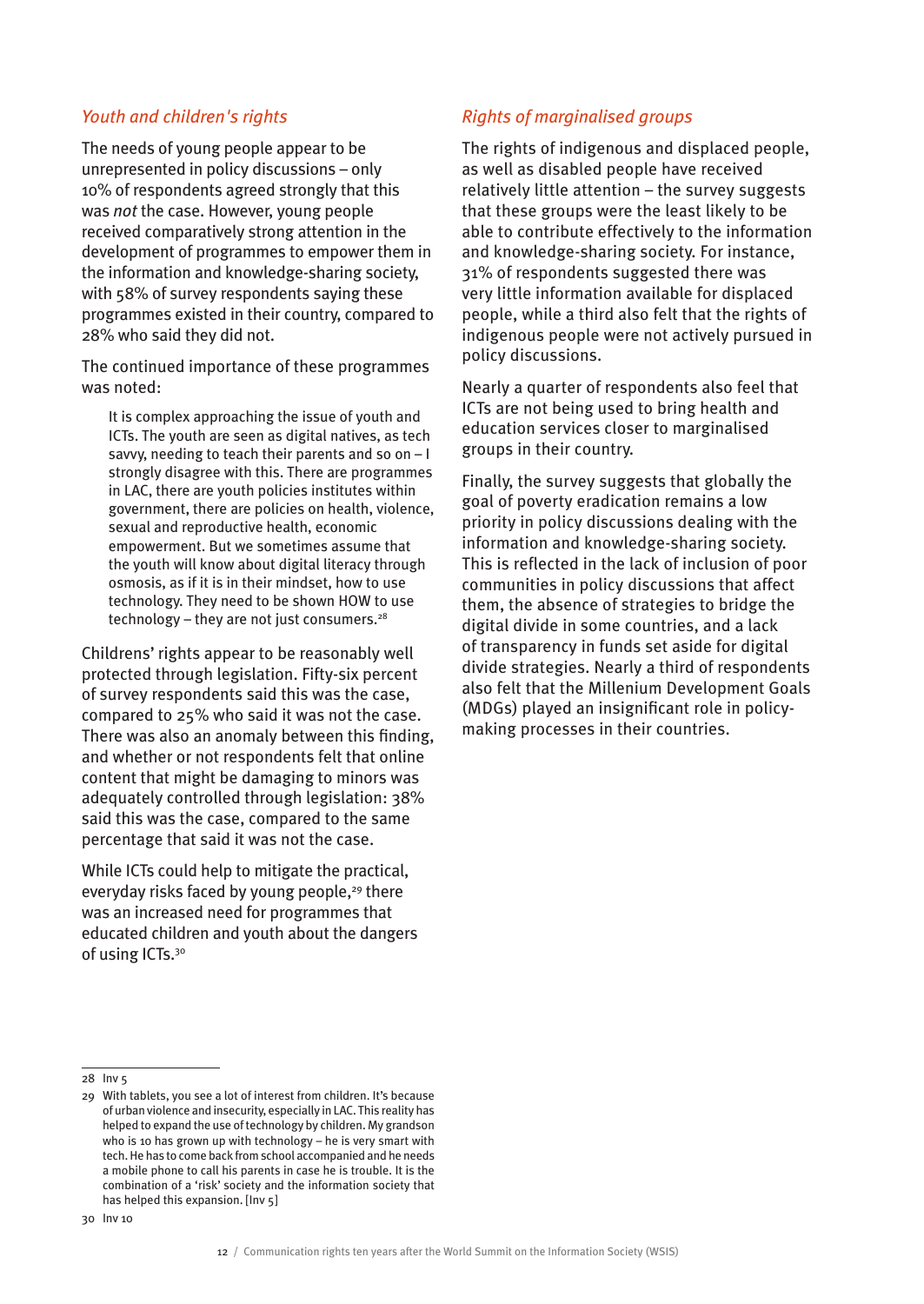#### **Freedom of expression and public debate**

The extent to which freedom of expression is felt to exist in practice in countries suggests a positive communications climate overall. Sixtyone percent of respondents described their country's media as "free", compared to 38% who said they would not describe their country's media in this way.

However, freedom of expression is linked to other rights, such as access to information, as well as issues such as media diversity and ownership and the technical control of the internet. A distinction between freedom of expression in theory and practice is also felt:

How much freedom of expression citizens have in practice differs greatly depending on the context. Governments like the economic potential of freedom of expression, but not the side effects – for example, Saudi Arabia.31

The link between freedom of expression and access to information is made:

Being able to acquire information is important. This has improved in spite of censorship, in many countries – censorship cannot always prevent people accessing information. But then people can access information, but cannot talk about it.32

Most respondents felt that a culture of public debate was openly encouraged and supported in the information and knowledge-sharing society in their country. However, when asked about the extent to which information was made available to the public by governments or other institutions in an open and transparent way so that this participation in public debate and discussion can be proactive and informed, 41% of respondents suggested that this information was not sufficiently available.

Fourteen percent of respondents felt that the government does not openly share publicinterest information with citizens in their country, with 25% stating that only some information was shared. This can be compared to only 4% who suggested the level of openness was sufficient while 18% said it was almost sufficient.

Alarmingly, 65% of respondents also suggested that businesses did not share public information sufficiently. Twenty-eight percent of respondents also suggested that scientific and technical information was actively shared with the public by institutions working in the scientific and technical fields (whether online or "off-line"), compared to 51% who said this was not the case.

Fifty-nine percent of respondents "agreed somewhat" (49%) or "strongly" (10%) with the statement that broadcast spectrum for television and radio was managed in the public interest in their country. It was also felt that community media are contributing to diversity and plurality, even in the absence of direct government policy or regulatory support. Interestingly, given the common perspective that the internet does promote content diversity, 33% felt some ambivalence as to whether or not this was the case.

The positive responses to whether a country's media could be described as free do not entirely agree with the diversity of ownership of media, with only 30% saying that the ownership of their country's media was diverse.

<sup>31</sup> Inv 11

<sup>32</sup> Inv 11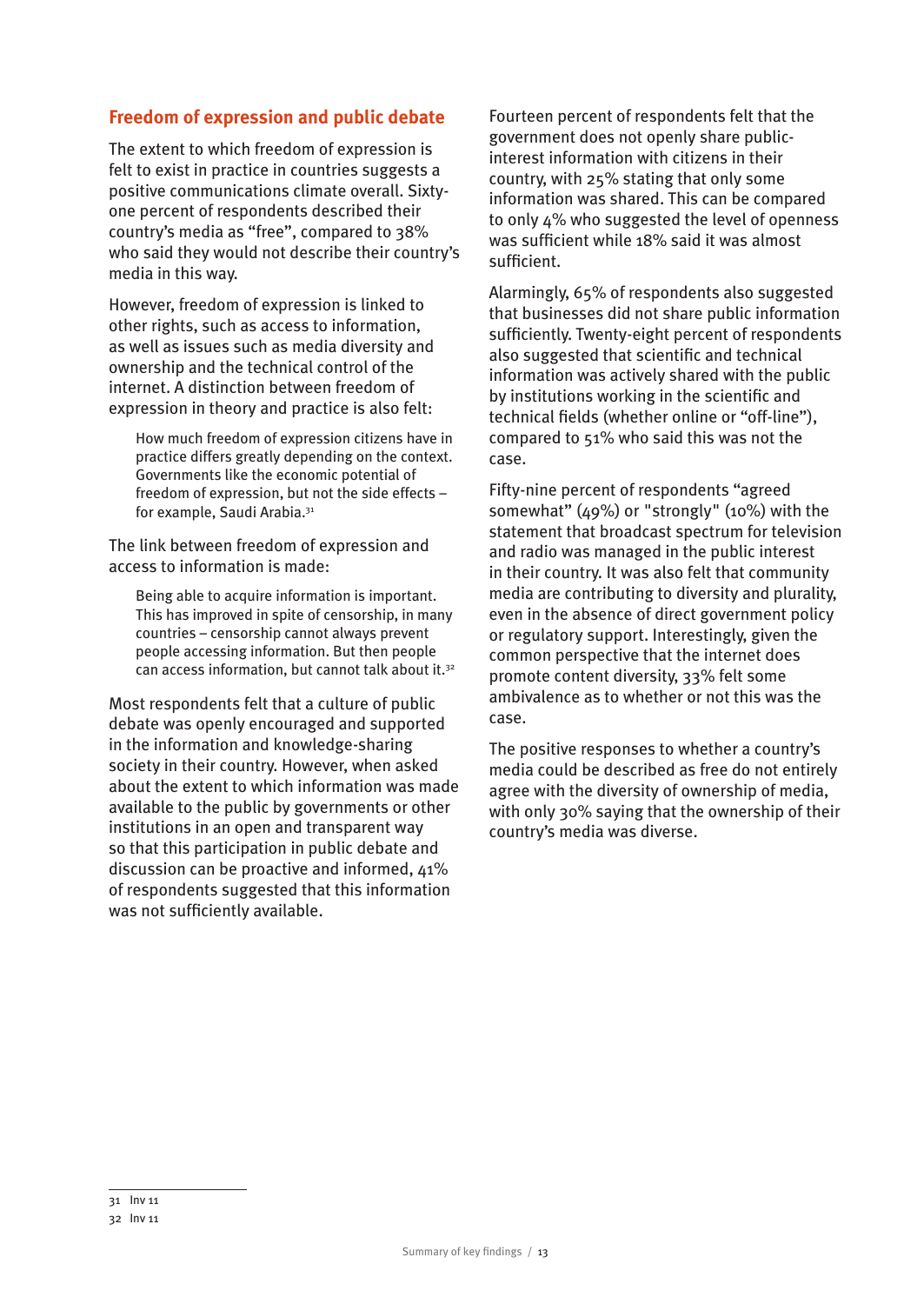#### **Access to technology**

#### *Impact of the market*

While interviewees felt that there was a significant increase in access globally over the last ten years (most obviously in the area of mobile telephony),<sup>33</sup> this was not necessarily due to people-centred policies, but to market growth:

The use of tech and access has spread all over – not due to our work, but due to 'business', global and local. There has been penetration all over and in LAC in particular. In the last five years it has increased by a factor of 400%. Is that because of WSIS? No, this is a huge market and the multinationals have been smart enough to identify which sectors they have to reach – women, young people and children are important target groups.34

#### In Africa, similar changes are felt:

Ten years back most people thought that the gap between Africa and the rest of the world was wide and increasing. Today it might still be wide, but I think everyone agrees that the gap is decreased, is going to decrease, and considerably. Internet penetration in the past few years has increased significantly due to wireless connectivity that solved the last mile problem. Then there are the submarine cables. Ten years ago we were talking about EASSy. We didn't think there would be another for another 10-20 years – so we were fighting for open access. Now there have been countless cables installed. One of the bottlenecks to access in Africa was that computers were expensive – now you can use your mobile phone. Mobiles were not in the picture ten years ago. I was laughing when I heard a minister saying 'we want mobile phones for the peasants'. I thought they were for the elite. I have much more hope now than ten years back.35

This growth can be attributed to "investors starting to believe in Africa":

If we take the cables, the biggest difficulty was getting the funds. Everyone was keeping their hands in their pockets – the World Bank etc. – even the governments didn't want to commit much money. Everyone was sceptical of investing in Africa. But as there were a few who dared to invest, and reaped the benefits, then others followed.36

However, in some contexts increased access does not mean more affordable access.37 Perhaps reflecting this, community ownership has a low policy priority in most countries. Moreover, while a third of respondents felt that universal access to all forms of communications technologies strongly informed policy discussions and strategies in their country, this was balanced by a similar percentage of survey respondents who felt indifferent about this, and the same percentage that felt that universal access was not a priority policy target.

Access, as a result, still followed "class and geography",38 with those enjoying an increase in access being predominantly urban based, even in highly connected societies such as countries in Asia.39

#### *FOSS*

Free and open source software (FOSS) solutions were more often than not actively explored as a way to increase access to the information and knowledge-sharing society for marginalised groups in countries. However, it was not necessarily the case that governments were following open procurement processes<sup>40</sup> when deciding between proprietary and FOSS solutions: "When you're working with government people you have to be terribly well informed just to point out what is wrong with what, say, Microsoft is saying. There is always a feeling you are not making progress."41

Although the gap between technology and human rights has narrowed for some over the

40 The example of the Swiss government's contract with Microsoft valued at millions of Swiss Francs was offered here. This reportedly did not use a public procurement process.

<sup>36</sup> Inv 12

<sup>37</sup> Inv 6

<sup>38</sup> Inv 1

<sup>39</sup> Specifically the example of Malaysia was given.

<sup>34</sup> Inv 5 35 Inv 12

<sup>33</sup> As one interviewee put it: "There is a revolution in smart phones. Smart phones will change things dramatically. Community radios might not have the internet, but two or three of their reporters have smart phones. They use them to do research for their stories." [Inv 1]

<sup>41</sup> Inv 7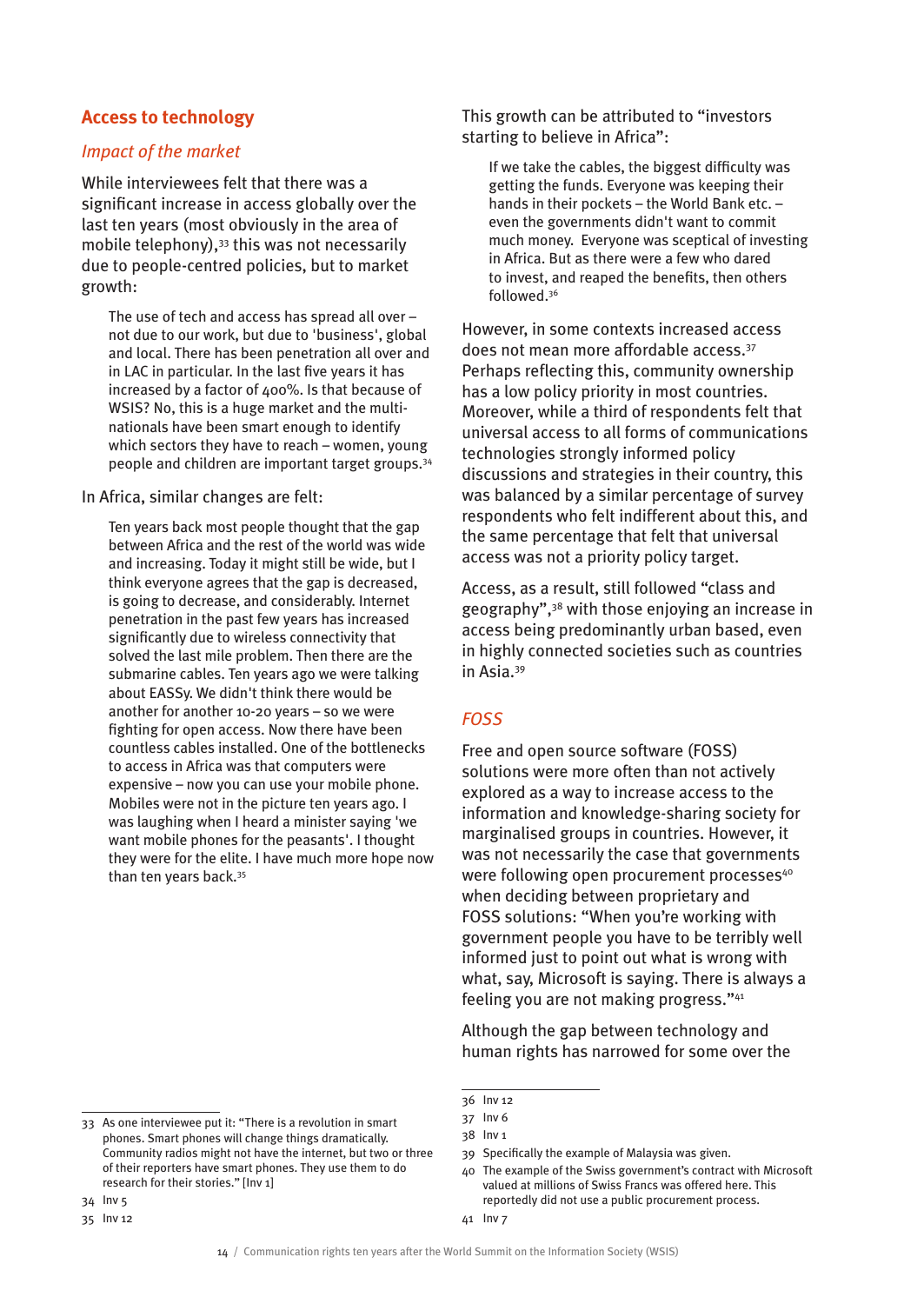past ten years, some developments in the open source field are also seen to have drifted from the ethical dimensions that have underpinned the FOSS movement:

There is both progress and lack of progress. Today, there are people in FOSS organisations who have had good success using FOSS within proprietary systems, which is good in a way – but don't help societal problems that only a more principled approach can solve.42

#### *Basic literacy and information literacy*

Eleven percent of respondents felt that basic literacy programmes were not actively pursued in their countries. In comparison, information literacy programmes targeting marginalised and poor communities fared worse. Thirty-five percent of respondents said that these were not pursued by governments or any other groups in their countries. In contrast, technology played an increasingly vital part in basic education, and, in doing so, sometimes helped to provide access to the broader community:

Education [in LAC] is in a mess. There have been very few positive changes that have resulted in meaningful education for children in today's society. The One Laptop per Child was adopted by the government – this was a lever and became the new education paradigm. Almost all countries in LAC have the One Laptop per Child programme. Chile was first, then Uruguay. It has made a big change. In Argentina they distrubuted 3.5 million netbooks to secondary school students. The netbook is owned by the student, not the school – so the student can use it anywhere, and it is a mediator in terms of digital literacy. They take the netbook home and other members of the family who would otherwise not have access, have access.43

Given the rapid expansion and development of ICTs, the need for adult-based training was still felt:

It's a bit like the scenario: 'Do we give poor people ICTs, or do we give them water?' But the need for training is still there because the available range of ICTs is expanding. This is basic training – using the tools. We use web 2.0 and social media as learning opportunities. It's changed from an HTML website where we were involved in uploading information for our partners, to web 2.0, where they can do it for themselves.<sup>44</sup>

#### *State security and privacy*

Overall it was felt that state security overrode the need to access information. In this regard, the technical developments in the internet have been important over the last ten years:

When I look at the internet, I look at it as many millions of lines of code by thousands of different people largely following a set of principles. Their purpose was that anyone could say anything to anyone at any time. When I look at code, I see it as a dynamic theme. There were a set of principles that were meant to not have a central design but through various architectural principles, you'd have a coherent system that worked together. The intentionality of people adding code now is deep packet inspection, filtering, blocking – smart people working for governments to stop communications, to monitor communications. It is the experts splicing that is ruining the association between code and rights: in the past 10 years, the DNA/code of the internet has become one spliced with code that blocks, filters, provides barriers to the freedom to associate freely and express freely.45

<sup>44</sup> Inv 10 45 Inv 9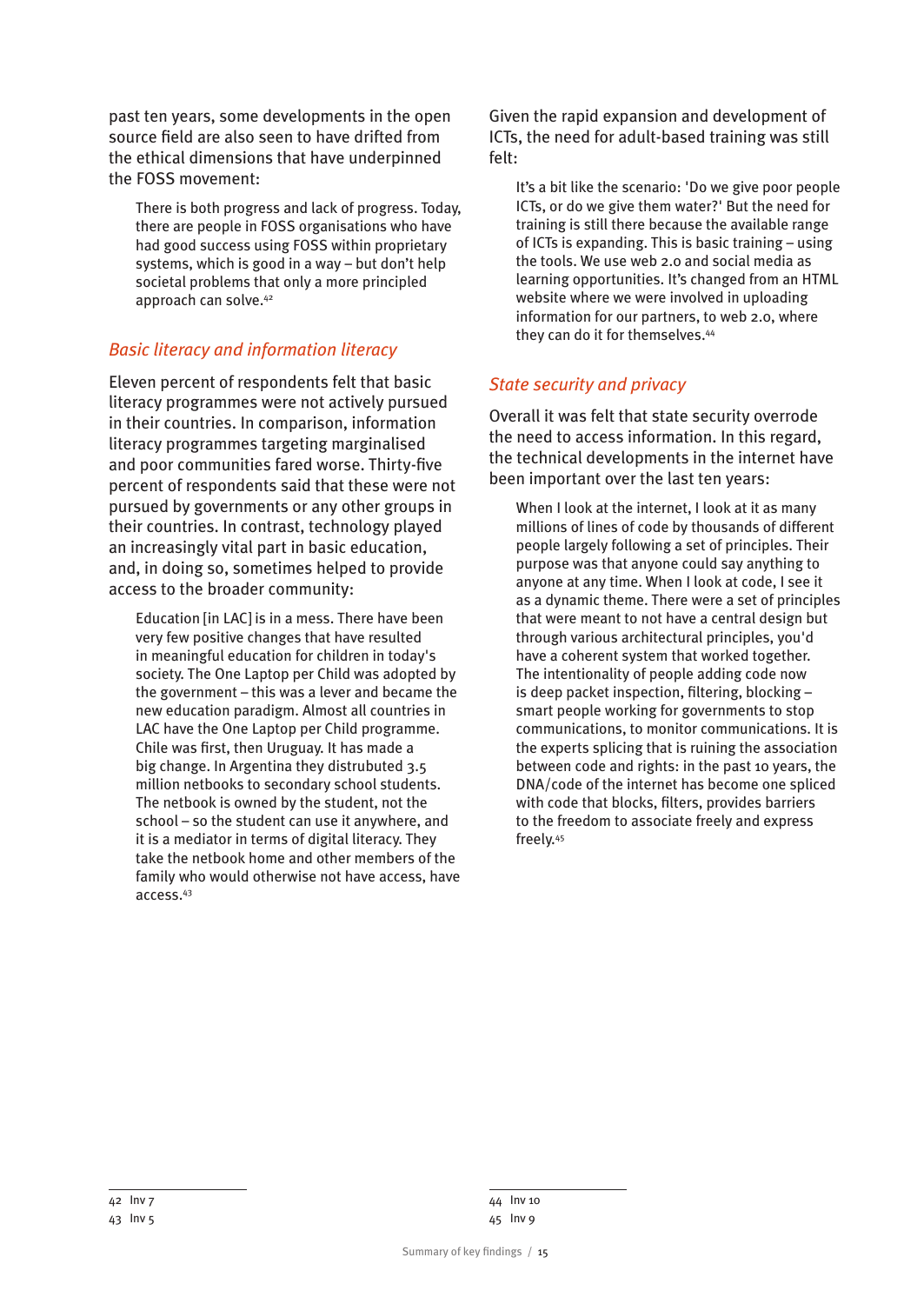Sixteen percent of respondents felt that their privacy was not adequately protected by legislation when they used their internet for transactions (including their online data and other personal information). Only 5% felt it as strongly protected. Privacy is seen as a "double-edged sword".46 Both governments and businesses – such as Amazon, Samsung, and Google – now have "unforeseen possibilities of monitoring".47 While "companies get all kinds of information about you" this knowledge is privately held: "Finding out what Google knows about you is impossible".48

Technology, it was felt, was "developing too fast": "Most people don't want to be bothered, hoping that the government or some other body will deal with it. But when governments are not able to keep up with the pace of new technological development, we end up being governed by global corporations".49

Despite these drawbacks, increased access to the internet has resulted in empowered groups, and an increase in visibility of rights such as freedom of expression. This was seen to be a cause for optimism:

My hope is that what we have seen with the Arab Spring, blogging, Facebooking, my hope is that by giving access and opportunity it creates space and potential. We have seen what young people can do in terms of their bodies, lives, relationships. They can set the scene.

#### **Cultural rights in communication**

There was a mixed sense as to whether cultural and linguistic diversity was supported in countries: 14% of respondents felt that it wasn't supported much, with 29% giving this a low rating (2 out of  $5$ ). This can be compared to  $6\%$ who said it was supported, and a further 22% scoring this relatively high  $(4 \text{ out of } 5)$ .

Nevertheless, this was felt to be more of a pressing issue now than ten years ago:

Ten years ago, everybody who was interested in information society topics accessed this through being highly educated and speaking English. Today, it's a problem that remote participation is only available in English – today the language barrier is a serious problem – whereas ten years ago there were so many serious problems it didn't seem so.<sup>50</sup>

In the main, displaced people do not have appropriate access to important information that is critical to their livelihoods and the exercising of their rights (e.g. political information for voting, opportunities for displaced people, or information on health or safety). Nearly a third of respondents also felt that the rights of indigenous peoples were not actively pursued in policy discussions regarding the information and knowledge sharing society. As to whether indigenous people's knowledge was protected by copyright and patent laws in countries, only 4% of respondents said yes, compared to 41% who said no.

Nearly half of the respondents surveyed (49%) also felt that persons with disabilities did not have appropriate access to important information that is critical to their livelihoods and the exercising of their rights.

<sup>46</sup> Inv 11

<sup>47</sup> Inv 11

<sup>48</sup> Inv 11

<sup>49</sup> Inv 7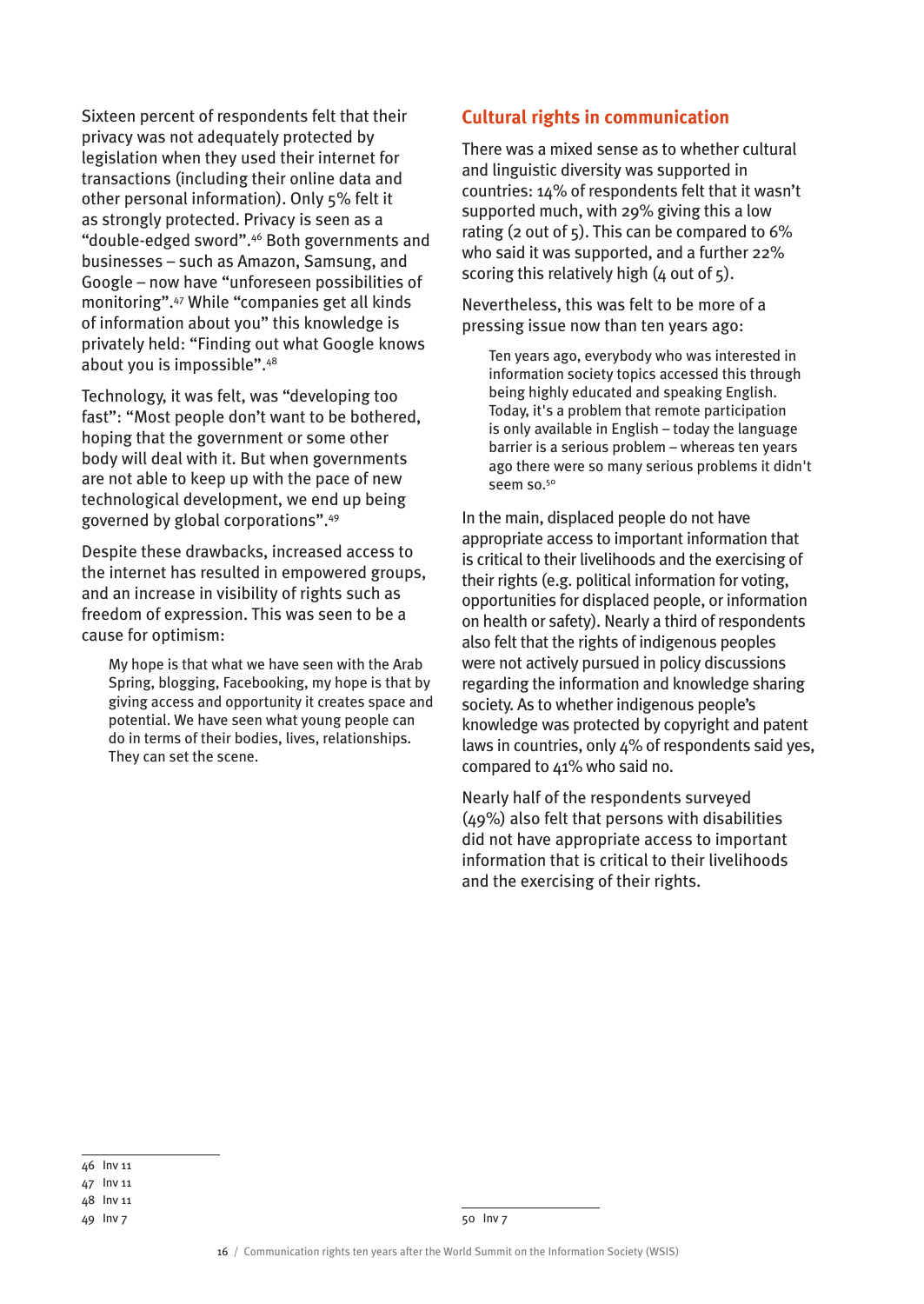#### **The fragmentation of the "communications rights movement"**

This survey began with the perspective that the communications rights movement had become fragmented. There was general agreement that the movement was now "very disparate".51 On the one hand this was seen as an issue of definition – that until activists were able to answer clearly what such a movement was, and spell out its advocacy goals, it could not be considered a "movement".52 Moreover, there was some disagreement as to whether there was any sense of coherence amongst activists at the WSIS: "There were serious flaws in the civil society space, because there were assumptions about unity that didn't exist. If we are fragmented, it's because it was a natural fragmentation. It was not a serious coalition".53 In particular, the gender caucus was seen as a "falsified space".54

However, there was an equal sense that the WSIS process allowed different groupings to cohere around a unified perspective (the Civil Society Declaration), which allowed some sense of commonality between the disparate groups to emerge. Nevertheless, the impetus generated by the WSIS process has subsequently been lost, partly due to a lack of funding to continue to catalyse common fronts, but also due to crises in the global context, described as an "extreme consumerist capitalist environment":55

Over the last decade, given the economic and financial crisis, the level of mobilization seems to have gone down, especially in the western world. Most people on the left would be disappointed by the level of response to the crisis caused by capitalism, and resolved in interests of capital.56

In this context, "people-centred" changes become difficult. This was particularly seen to be the case in the information and communications technology (ICT) industry, which was seen to have "leverage" over government. In this process "government loses legitimacy, and civil society loses ground".57

#### **Multistakeholder processes**

"Multistakeholder processes" or a "diversification of stakeholders" was seen as a critical outcome of the WSIS process, which also resulted in several forums where multistakeholder engagement was practised, such as the Internet Governance Forum (IGF), Commission on Science and Technology for Development (CSTD) and WSIS Forum:

For me I had been part of gender caucus at the ITU [International Telecommunication Union], and had attended ITU events. WSIS was different; there were many players involved. The idea of multistakeholder engagement was very present at WSIS. It seems the idea that you can't govern the internet without the inclusion of the voice of civil society was established at WSIS. There was a strong push for that.<sup>58</sup>

or

In the past 10 years there have been changes from all sides who have learned how to pronounce 'multistakeholder'. So at least lip service to the concept is widespread and has accelerated in the past two years. The second thing is being ten years on, in the same room from where we kicked out, now we are on an equal footing. It doesn't mean the discussions are more interesting, but at least now we can say 'no'. The notion that meetings have to be open has clearly grown – credit goes more to IGF than WSIS, but the latter was formed by the former.59

In this regard, a distinction can be made between "collective learning" and "substantive learning"60 that was a result of the WSIS process. Collective learning depends on the strength of the multi-stakeholder process, while substantive learning resulted in "new concepts and frameworks"<sup>61</sup> through this engagement.

| ביהודי שני |
|------------|
| 59 Inv 13  |
| 6o Inv3    |
| 61 Inv 3   |

 $58$  Inv 1

<sup>51</sup> Inv 3

<sup>52</sup> Inv 3

<sup>53</sup> Inv 1

<sup>54</sup> To some extent, and despite representatives for constituencies at the forum, any Declaration was shaped by the political economy: "WSIS was an expensive affair. Those who showed up were those who could afford to." [Inv 1]

<sup>55</sup> India and China were cited as examples of this.

<sup>56</sup> Inv 4

<sup>57</sup> Inv 4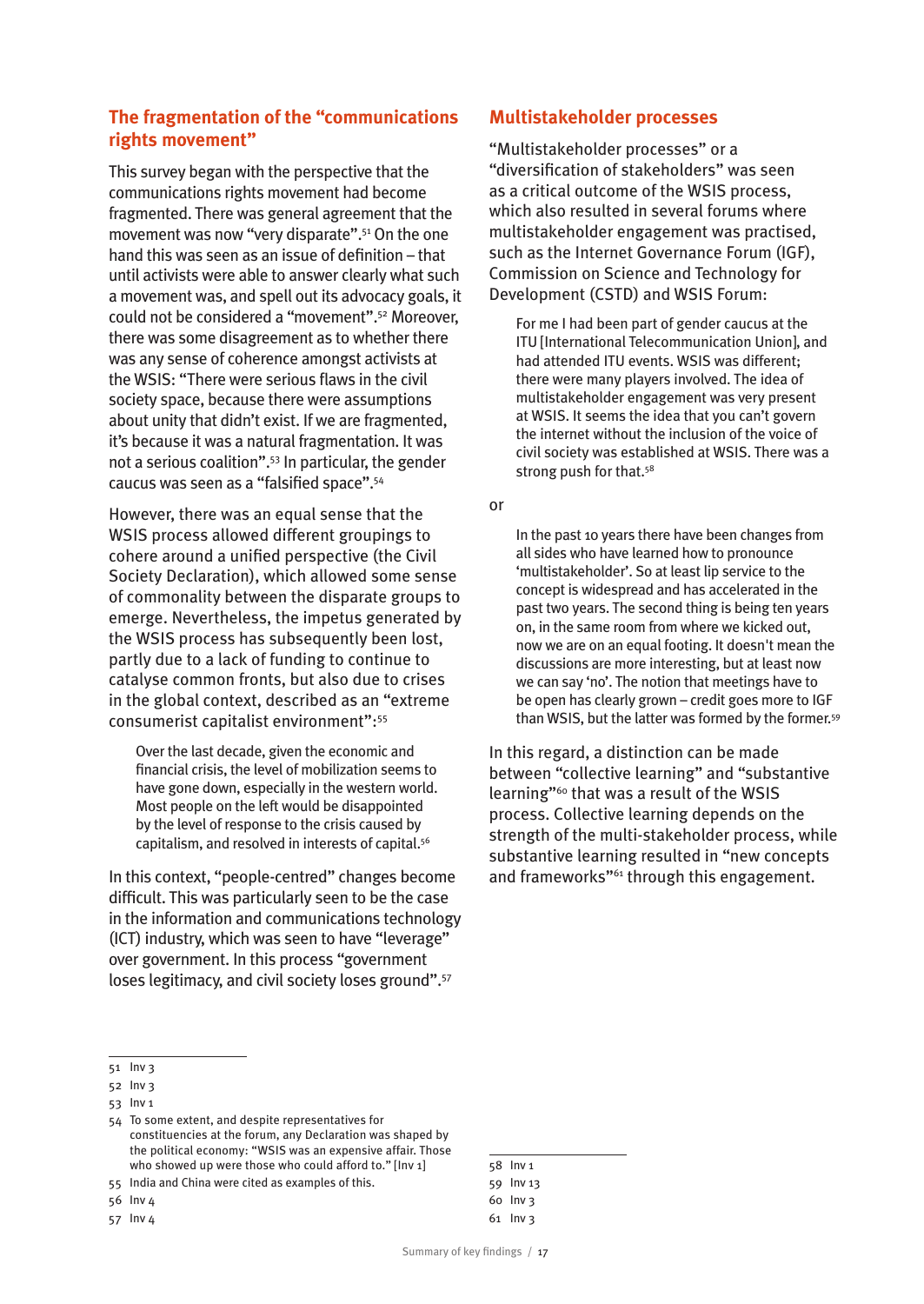This perspective means that WSIS was not about tangible outcomes (the "delivery of x, y or z"), but that "what matters is the changes to the dialogue and discourse".62 As suggested, the IGF was seen as one of the most important outcomes of the WSIS process, where multistakeholder engagement was seen in practice, and terms such as "governance" could be grappled with and better defined.<sup>63</sup>

Besides the WSIS launching new fora for multistakeholder engagement, it has also influenced previously "closed" institutions such as the Internet Corporation for Assigned Names and Numbers (ICANN): "ICANN is trying very hard to walk the talk when it comes to multistakeholderism. It could not have done it if it were not for the WSIS process. It was an attempt to stop deals being cut by companies behind closed doors."64

Multistakeholder processes have also been adopted at the local level, strikingly in Kenya, where it is now a constitutional requirement that has had practical implications for that country's engagement in multilateral processes, such as the World Conference on International Telecommunications (WCIT):

By the time we were finishing the first phase of the WSIS, Kenya was just getting a new government. There was an understanding that ICTs had a role to play in development, so it opened windows for civil society and other stakeholders to be a part of government.65

This has had practical implications for roll-out strategies in that country, where "everyone has been given a chance to invest"<sup>66</sup> in ICT4D projects.

However, this tangible impact of WSIS at the local level, at least in the African context, is seen as "unique to Kenya", a country which is described as "standing alone at the moment":<sup>67</sup> If you look at statement at WCIT, what the WCIT was proposing was contrary to the multistakeholder approach. So Kenya had to take it home, otherwise it was in contradiction with the constitution.<sup>68</sup>

As some have found, even when multistakeholder engagement is visible, or understood to be an operational policy, how it plays out in actual engagement is complex:

I was involved in working group on the improvement of the IGF. I have seen the pros and cons; the limitations of the IGF. We hoped it would go beyond the IGF and into other fields – but the IGF is where you see it largely exercised. The IGF remains a discussion forum only, not a decision-making body. I'm still optimistic in relation to the CSTD working group – all nongovernment stakeholders were thrown out and the chair noticed a crisis, that the 'one stakeholder' reality was against the principles of the IGF – CSOs and others were referred to then as 'invited participants'. Then when the process is 'equal' – between the different stakeholders – who takes the floor, who writes the documents, depends on the personalities of chairs also. I am very concerned about ICANN becoming a corporate entity, but claiming to be multistakeholder.<sup>69</sup>

Despite constitutional guarantees, buy-in into multistakeholder processes in a country like Kenya is still not inevitable:

There is a difficulty is accepting the views of the various stakeholders. We still have a lot of people in government who do not understand the multistakeholder model. Some government officials are struggling with what 'multistakeholderism' means.70

The issue is how any multistakeholder environment is implemented. In some contexts, such as India, civil society needs to "push" for inclusive engagement,71 while in Malaysia multistakeholder engagement is a "hypothetical concept",72 with businesses dominating discourse.

<sup>62</sup> Inv 3

<sup>63</sup> Inv 3

<sup>64</sup> Similar observations were made about ISCO [Inv 9]

<sup>65</sup> Inv 2

<sup>66</sup> Inv 2

<sup>67</sup> Inv 2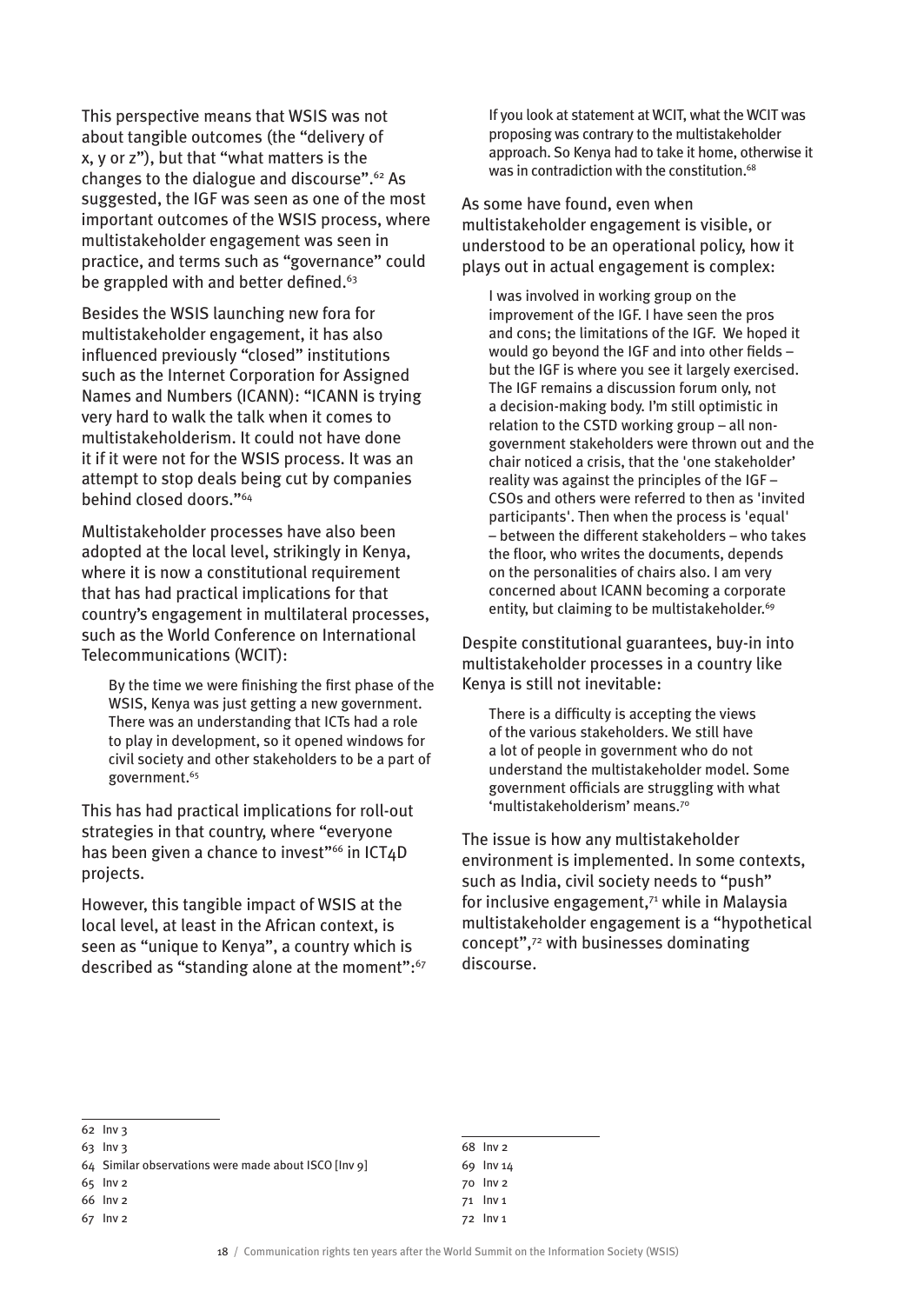The notion of multistakeholder engagement was also being constantly (re)defined in practice: "When we develop the tools to manage the internet as a global resource, it will inform global management of other resources, such as water, and so on. ICANN and the IGF are the laboratories for defining new modes of multistakeholder interaction".73

These mixed responses were reflected in the survey, where on the whole relevant civil society stakeholders still appear to be excluded from important decision-making processes to do with the information and knowledge-sharing society – or at least only some were included. Multistakeholderism also appears to be defined along the "business", "civil society", "government" matrix, with low attention to the specificities of the groups involved, resulting in clear exclusions of concerns, such as youth, poor people or indigenous communities.

For instance, in response to the survey question: "Are representatives of poor people involved in policy discussions?" comments included:74 "The methodology is very selective and consultations are very subjective"; "The debates and discussions involve the bureaucracy, political actors etc. while those working on these issues or those who are impacted by these are seldom there to share their views"; "The talks usually happen at high-level meetings or workshops where poor communities are not part of the audiences"; "There is barely some involvement of civil society other than business organisations"; and "[p]oor communities rarely have their voices captured or documented to inform policy briefs written by either NGOs or the various government sectors".

Moreover, some global forums do not readily admit multistakeholder engagement, including the fields of intellectual property and security: "Here it is very hard to tell governments to back off and say have multistakeholder engagement. These are the toughest nuts to crack. They take seriously the obligation to protect state and its interests. Sometimes you can't change stuff – you have to cope with it."75 Similarly, some key policy discussions, such as those involving network and information security, do not take place in "limited identifiable institutions", but rather in multiple fora and institutions with different responsibilities: "Some operate well out of public view".76

Finally, multistakeholderism was seen as a "framework for engagement, not a framework for sensitisation". It was a "good construction for dialogue, but did not negate the need to advocate very strongly from the grassroots".77

<sup>73</sup> Inv 13

<sup>74</sup> It is important to note that several survey respondents stated that consultation was sufficient. For example: "In most cases, the views of communities are represented either through policy engagement forum or through Policy briefs highlighting farmers concerns and presented to policy makers and different stakeholders". In one instance, consumer groups were also identified as meeting the needs of poor people.

<sup>75</sup> Inv 3

<sup>76</sup> Inv 3 77 Inv 6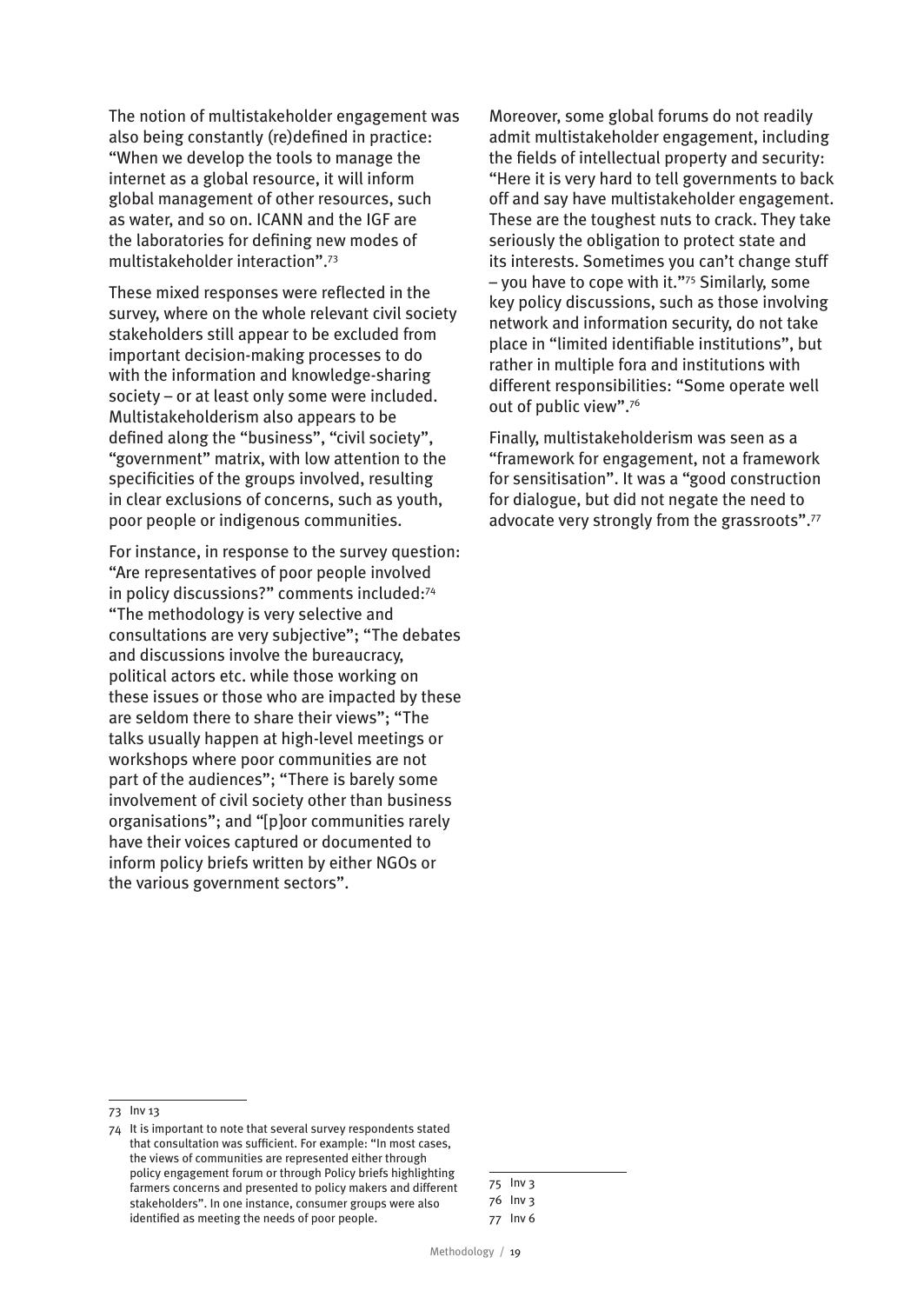# **Survey findings**

#### **Poverty eradication**

The survey suggested that globally the goal of poverty eradication remains a low priority in policy discussions dealing with the information and knowledge-sharing society. Forty-seven percent of respondents rated this priority as "low", while 20% of respondents rated it as a medium priority, and 22% of respondents gave it a high priority. This is reflected in the inclusion of poor communities in policy discussions that affect them: 66% of respondents stated that poor communities were "never" (26%) or "only sometimes" (40%) included in these discussions.

Challenges cited included a lack of political will, low accountability and transparency, and an "unclear" policy environment: "At this stage of the process, the political will is not clear. Despite numerous meetings and multitudes of political discourse, 80% of the Congolese population still lives on less than a dollar a day." The high price of internet access was mentioned by at least two respondents.

Some respondents expressed a distinctly negative perception of policy makers or of political contexts, one stating that efforts to bridge the poverty divide using ICTs came from civil society and "not government". Similarly, "policy makers are NOT grass-root centred; they never encourage information and knowledge sharing solutions/INNOVATIONS for problems that affect the masses". Corruption and mismanagement were two key negative factors cited: "The effectiveness of poverty alleviation programmes in Sri Lanka, like Janasaviya, Samurdhi and Maga Neguma have been hindered by political patronage and misallocation of resources" or "nearly all programmes on 'informatisation' in Ukraine suffer from corruption."

Poverty eradication was also felt to be a low priority in discussions concerning the information and knowledge-sharing society in some developed countries: "It does not rate a mention in Australian bodies discussing these matters."

However, counterbalancing these observations were several positive statements of poverty goals being integrated into policy discussions: "The fight against poverty is part of the National Development Plan and leads the major policies and programmes in the country" or "poverty reduction is a key priority issue in Uganda even though the Government has not fully responded to the different needs to address poverty in the country."

Perhaps incongruously, most (63%) respondents stated that there were state efforts to bridge the digital divide in their countries, including through financial resources and policy interventions. This may suggest that efforts to bridge the digital divide tend to be "topdown" policy interventions with the overall aim of e-inclusion or technological roll-out, but with little or no understanding of the nuanced needs of poor or marginalised communities. While in some instances representatives from poor communities were involved in policy discussions, through, for instance, consumer groups, or a multi-levelled process of consultation, in others "[t]he talks usually happens at high level meetings or workshops where poor communities are not part of the audiences". A distinction was also drawn by several respondents between policy and practice, suggesting that a divide existed between roll-out plans and strategies, and their successful implementation on the ground: "It is necessary to distinguish (nice) discourse from (tough) reality."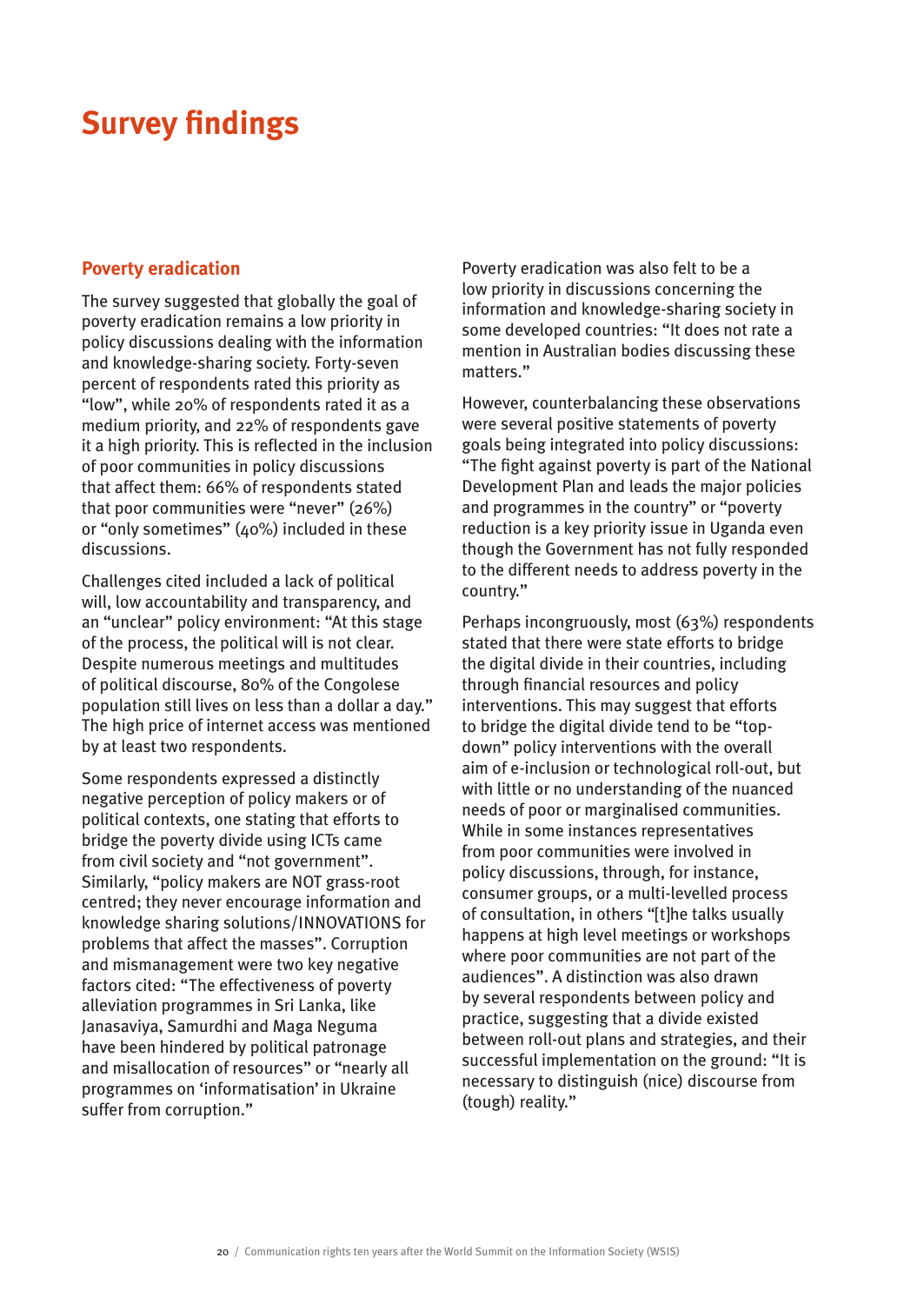An issue of concern is that 20% of respondents stated that their governments had no clear plans to bridge the digital divide in their countries: "This is a very low priority area."

Regarding the transparency of the management of public funds to bridge the digital divide, 48% of respondents were emphatic that these funds were not open for public scrutiny. Only 27% stated that these were transparently managed. A challenge in the public management of funds appears to be a lack of systematic checks and balances. Comments in this regard included: "In Uganda things are always messed up from the procurement process to implementation in addition to political interferences" and "one weakness is the lack of systematisation of public spending in this sector".

#### **Gender justice**

Fifty-six percent of respondents felt that there were medium (34%) to high focus on addressing gender injustices in policy processes, while only 16% said this was a low priority in their country: "Information and knowledge-sharing is still a new idea and adding the gender dimension to it will take quite some time."

Thirty-eight percent of respondents said that women are "often" (32%) or "always" involved in policy discussions, compared to 36% who said they were only sometimes involved, and 6% who said they were never involved. Although there is a clear need for stronger voices for women in policy processes (some participate "only when invited"), it does appear that gender rights are more actively represented in these processes than the rights of poor people generally. This could reflect a stronger lobbying caucus amongst women's rights groups, compared to poverty eradication groups generally.

#### **Importance of youth**

The needs of youth appear to be unrepresented in policy discussions dealing with the information and knowledge-sharing society – although there was a relative balance of responses to this overall. Twenty percent of respondents "strongly disagreed" with the statement that the youth were included in these processes, while 25% "disagreed somewhat": "There is a Youth Ministry with a discourse on ICT… yet actions have to be seen" or "[a]lthough Pakistan has one of the largest cohorts of youth, this huge population is still not an active player in policy or decision-making forums" or "Sri Lanka is a democratic country, but there is an absence of affected youth after the three decades of war and a lack of their involvement in recovery planning". Only 10% agreed strongly with this statement, with a further 25% "agreeing somewhat".

Despite this tendency towards exclusion of the youth in policy processes, young people received comparatively strong attention in the development of programmes to empower them in the information and knowledge-sharing society, with 58% of respondents saying these programmes existed in their country, compared to 28% who said they did not. Nevertheless, given the importance of the youth in the development, shaping and sustainability of the information and knowledge-sharing society, a lack of clear programmes targeting the youth in nearly a third of the countries surveyed is a clear concern.

At times the problem appears to be how the "youth" were framed in policy discussions: "Youth policies are in the process of reconfiguration, and… traditional NGOs promote a paternalistic view [that is in line with] the doctrine of 'Comprehensive protection of adolescence'. Under this logic participation is limited and restricted to approaches and discourses promoted by some organisations."

The youth were also seen as "consumers" rather than active shapers of policy: "The use of ICTs by youth is consumer and market-based. The youth organisations are not involved."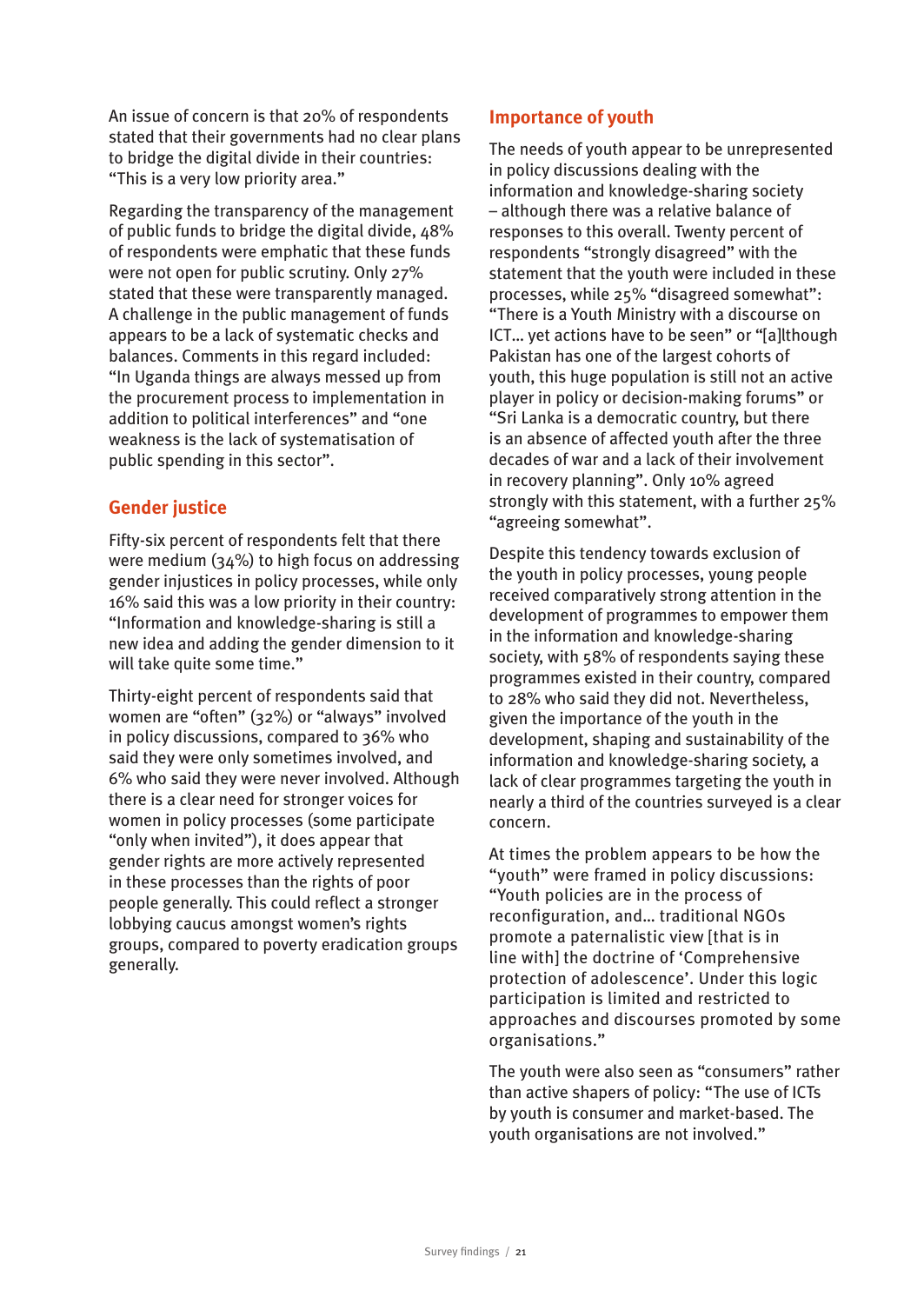#### **Access to information and the means of communication**

There was a mixed picture of the extent to which universal access shaped policy goals in countries. Thirty-two percent of respondents felt that universal access to all forms of communications technologies strongly informed policy discussions and strategies in their country. Thirty-four percent felt indifferent about this, and the same percentage felt that universal access was not a priority target.

However, the extent to which freedom of expression existed in practice in countries received a stronger response in favour of a positive communications climate – suggesting that freedom of expression is not always conceptually linked to individual or group access to infrastructure to communicate when it comes to policy-making. Thirty-seven percent of respondents felt ambivalent about whether or not people were free to express themselves politically or otherwise (scoring this 3 on a scale of 1-5), while 51% felt strongly that it did exist in practice. Only 13% gave this question a negative rating, with 2% of respondents stating that there was "no freedom of expression" in their country.

The real-world application of freedom of expression was critiqued, with the distinction between "principle" and "practice" made: "Freedom of expression exists in legal texts, but few people can openly express their political views" or "[f ]ormally freedom of expression is wide and respected; however there is a complex network of interest between government and media which provide a subtle but real statistical bias in media opinion and what could be called 'freedom of expression under influence'".

Some groups were less likely than others to be able to contribute effectively to the information and knowledge-sharing society. People with disabilities, displaced peoples and indigenous people were the least like to be able to contribute effectively. This was followed by girls, and women.

#### **Access to health information**

Respondents were asked to what extent they agreed with the following statement: "ICTs are used to secure the rights of marginalised groups to access health and education services in your country." The responses painted a mixed picture, with, however, a strong percentage of respondents saying this was *not* the case. While 15% of respondents felt ambivalent about the statement, 15% agreed that this was the case at least some of the time, with 11% feeling that this was strongly the case. In contrast, 23% felt strongly that this was not the case, with 18% disagreeing "somewhat" with the statement.

#### **Basic literacy**

Basic literacy (reading, writing, numerical literacy) is seen as a key goal in the overwhelming number of countries surveyed, with 83% of respondents saying basic literacy programmes were actively pursued in their countries. However, more challenging is that 11% of respondents felt that basic literacy programmes were not actively pursued in their countries. Some respondents pointed out that standards of education remained low: "Under Universal Primary Education in Uganda, there is poor quality and standards. The Education system is rotten and the children leave schools at times with limited knowledge to competently read. The Education system needs to be revamped and strengthened."

Information literacy programmes targeting marginalised and poor communities fared worse. Thirty-five percent of respondents said that these were not pursued by governments or any other groups in their country, while 48% said they were: "The net choice between yes and no to these questions is problematic: there are opportunities offered, mostly by NGOs and grassroots groups, but they are marginal and do not reflect political commitment."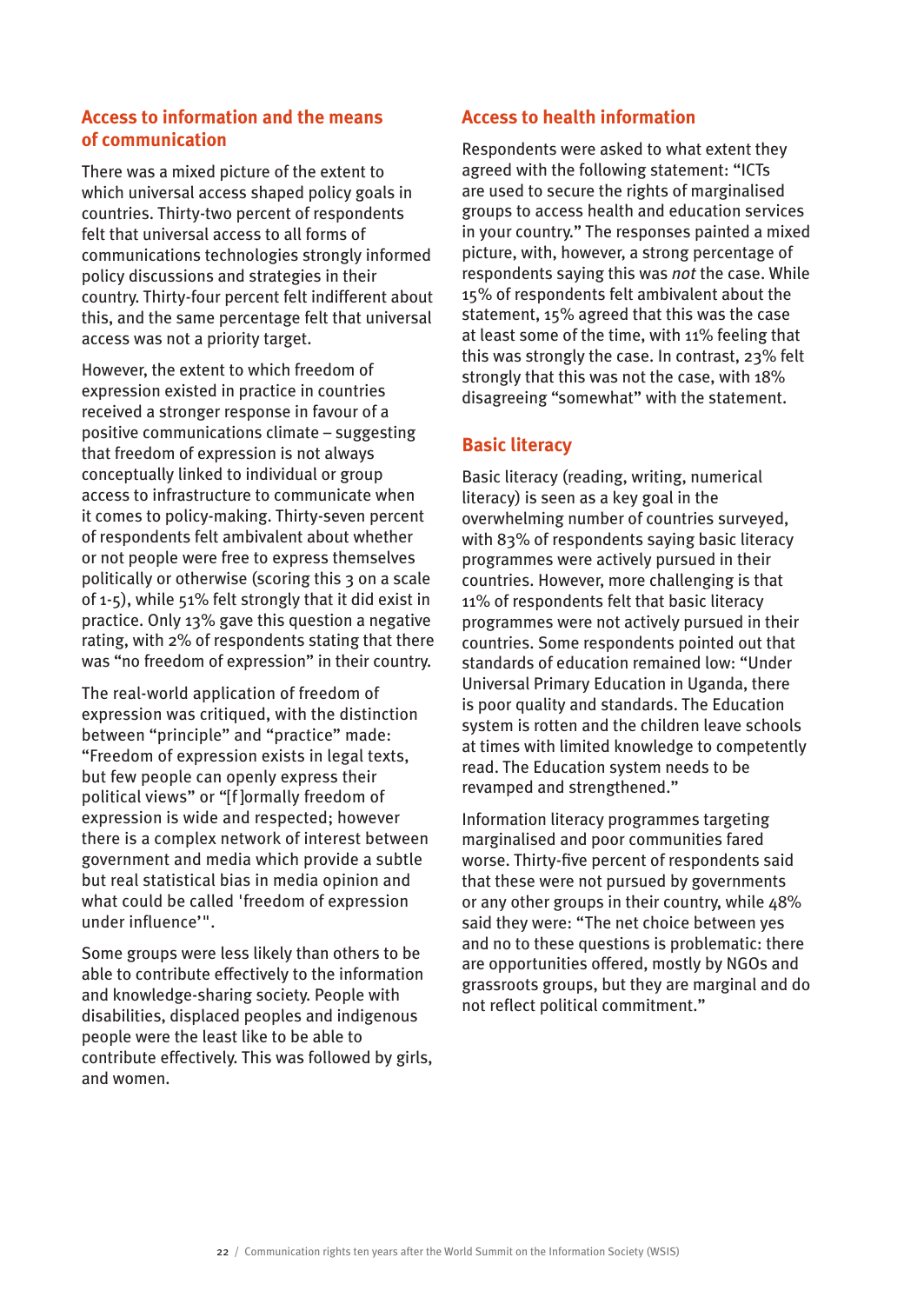#### **Development of sustainable and community-based ICT solutions**

The majority of respondents felt that community ownership was not encouraged in the information and knowledge-sharing society in their country, with  $41\%$  of respondents giving this a low rating: "It's a hard struggle between repressive laws and open initiatives". Thirty-four percent of respondents were ambivalent about whether or not this was the case, while 20% of respondents felt that community ownership was strongly encouraged: "To a greater extent, many civil society organisations have embraced this. There also some government programmes e.g. the Community Driven Development, which has aspects of community ownership of projects and programmes."

Similarly, 41% of respondents felt that environmental sustainability was not given concrete priority in decisions relating to the information and knowledge-sharing society: "Approaches [in these two fields] are different and there is no one decision-making centre" or "although Uganda has a draft e-waste policy, not much in terms of awareness creation about environmental sustainability, or e-waste management is practised. Only a few organisations are actively involved in this area". Seventeen percent felt that it was a strong policy consideration. Again, the distinction was made between policy and practice: "In public discourse the Bolivian government is giving a lot of attention to this theme. Also in world scenarios such as the UN. In concrete politics they are acting contrarily."

#### **Conflict situations**

Overall, there was a sense that the rights of journalists and information workers were respected in conflict situations, with 47% of respondents saying this was often the case, and 15% saying this was always the case. However, of more concern, 32% said that their rights were only sometimes respected, and 5% felt that their rights were never respected. This means that the rights of journalists and information workers could be in jeopardy in conflict situations in a third of the countries surveyed.

Comments offered by respondents by way of explanation for these ratings were overwhelmingly negative: "Activists of human rights and journalists are murdered for trying to enlighten national opinion" or "[t]he government tends to put journalists on payroll to support its policy and many events have occurred where free journalists have being threaten by legal action when documenting corruption of high level government staff" or "three weeks ago a radio-journalist was burned with gasoline while communicating his criticisms of the local government. Brutalisation and indiscriminate traumatisation of journalists and the general population is common."

#### **Centrality of Human Rights**

Global human rights standards were considered a priority in policy discussions dealing with the information and knowledge-sharing society by only 29% of the respondents, while 37% of respondents felt strongly that this was not the case: "Politicians in power stifle any debate in this direction." Despite suggestions in the interviews conducted as part of this report that human rights were being mainstreamed in policy discussions, the survey hinted that this frequently might be due to the activism of a select number of organisations only: "The Human Rights discussion is only promoted by NETS Foundation in Bolivia. It partially involved the Ombudsman in 2012."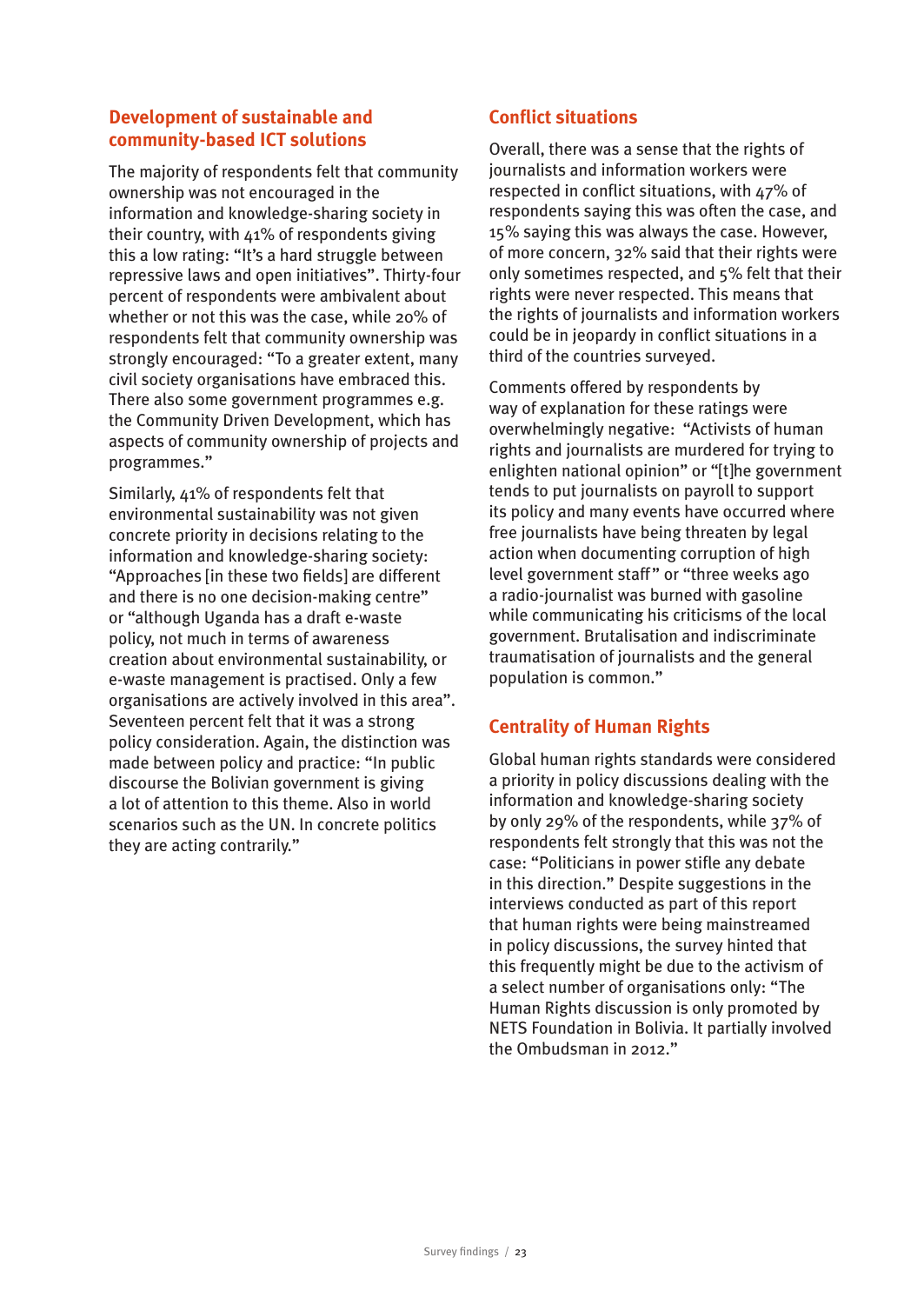#### **Media freedoms**

Sixty-one percent of respondents described their country's media as "free", compared to 38% who said they would not describe their country's media in this way: "The media are gagged." The notion of a "free media" was also shown to be a complex phenomenon: "A clear cut answer yes/no is not easy. There is a strong government influence on media through economical advantages which is a huge bias factor. Yet there are free media exercising their activity" or "a well known situation in the Italian media landscape: the duopoly between Berlusconi's mediaset and the PBS Rai, widely 'occupied' over decades through party logic. Some changes have taken place recently, with more pluralism in sources and channels and governance changes including at Rai. But this is not enough to state the media system is free and reflects democratic standards".

"Media freedom" was also seen as vulnerable, and where it existed it could not be seen as a given: "The media can report on many issues, but on issues that are critical for useful transparency and holding government accountable, media freedoms can be seriously curtailed."

A greater percentage of respondents (70%) said they would describe the content published by their country's media as plural and diverse (compared to 28% who said they would not). Regarding the latter, challenges included political influence, and the reach of plural content: "When it comes to publications, there are newspapers and television stations around the majority political party in power and the political opposition. But very few publications or debates on the set of television and radio are constructive" and "[i]t takes some effort to get plural and diverse media coverage when it is not easy to reach to the majority of uneducated citizens who are conditioned by the mainstream".

This latter percentage (28%) also did not entirely agree with the diversity of ownership of a country's media, with only 30% saying that the ownership of their country's media was diverse, in that different groups from different political and other backgrounds own or had a strong interest in those media institutions. Twenty-four percent of respondents "agreed somewhat" with this being the case. However, 19% strongly disagreed that ownership of their country's institutions was diverse: "In Bangladesh 99% of the media is hijacked by a highly corrupted corporate sector." Here, the implementation of regulations was also seen as a problem: "We have a new law that promotes this, but it is still not respected."

There was an ambivalent response to the question whether or not respondents felt their country's mainstream media handled coverage of stories responsibly. Thirty-five percent of respondents gave their media an average rating in this regard, with 47% rating their media just either side of the mean. Only 2% of respondents said their media was definitely not responsible, while 11% felt that their country's media was responsible.

Perhaps surprisingly, 59% of respondents "agreed somewhat" (49%) or strongly (10%) with the statement that broadcast spectrum for television and radio was managed in the public interest in their country. This can be compared to 15% who disagreed strongly that this was the case, and 16% who "disagreed somewhat" that this was the case: "Agencies that manage broadcasting including licensing are state institutions and in most cases they tend to promote the interest of the state at the expense of the interest of the citizens." One respondent pointed out that notions of "public interest" shift according to context:

Public interest may be a driving force for (at least some) programmes and channels in PBS, but the strong polarity of the current political situation, the financial crises, the party politics crisis, these are all affecting the understanding of public interest. Consequently political choices are seldom made having the public interest in mind, in terms of promoting a people-centred knowledge society.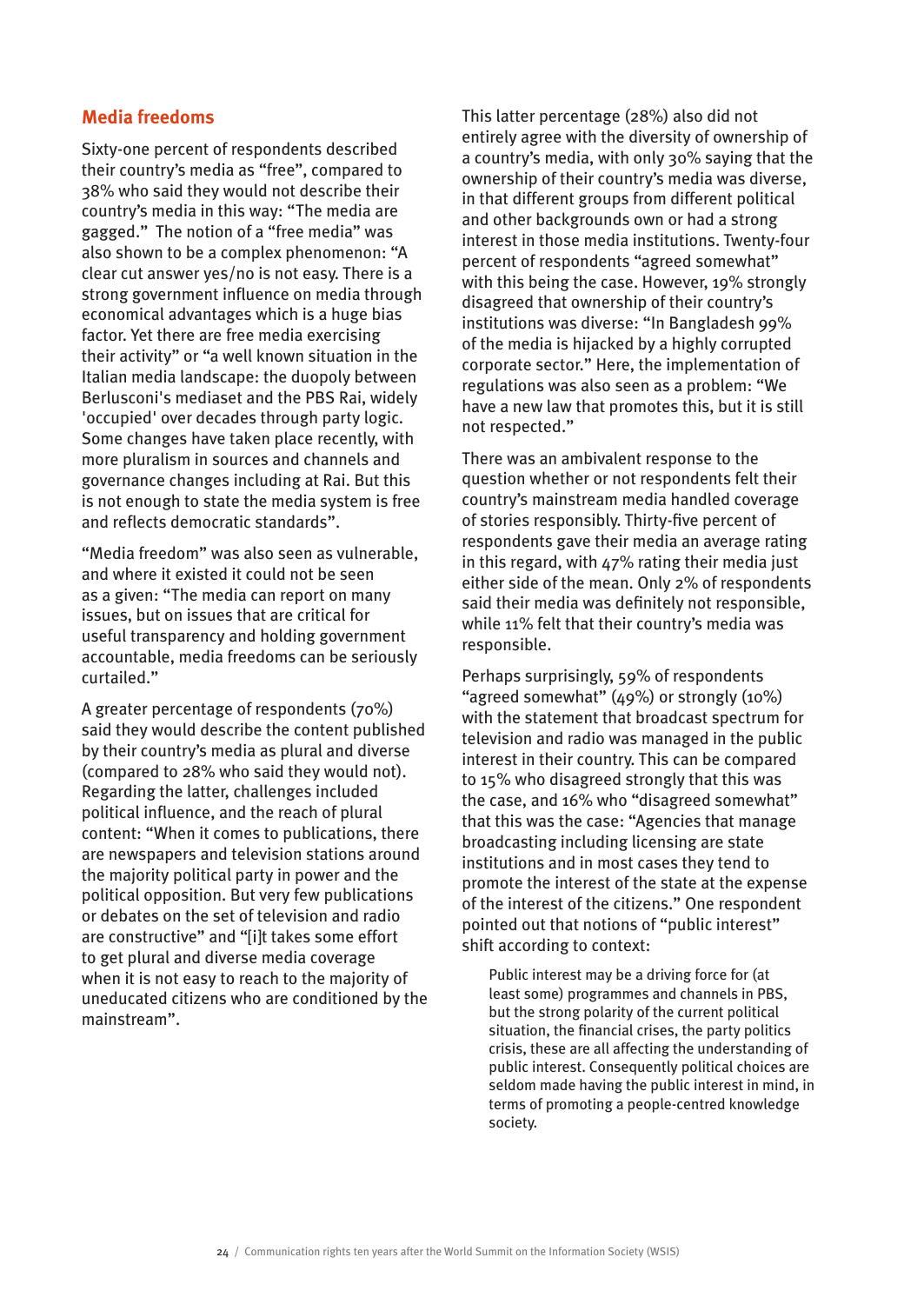A similar ratio was found when asked if government policy and regulation actively supported community media in their country. Eleven percent agreed strongly that this was the case, while  $46\%$  "agreed somewhat" that this was the case. However, 21% said that this was definitely not the case in their country (8% "disagreeing somewhat" that this was the case): "I am afraid policymakers and regulators do not even know what community media are and how and why they could contribute massively to the knowledge society."

Again, issues of definitions were raised: "The problem is the definition of community media. In practice it means that news coverage by the media is managed by the government."

Nevertheless, it was felt by the majority of respondents that the community media that do exist contribute strongly to the plurality and diversity of views and voices in their country. Forty percent of respondents said that this was definitely the case, while only 2% said that this was not the case. This suggests that community media are contributing to diversity and plurality, even in the absence of direct government policy or regulatory support: "Bolivia has a tradition of community media, mostly radios, merging the experience of popular, educational and community radio. ERBOL, the national platform of Educational Radio, is the most prestigious network and consists of +- 150 radios all over the country."

It is worth noting that one respondent pointed to the partial success of community media, which is often the norm: "there are good experiences and they certainly do contribute, but too few to be visible and meaningful and become good practices".

Similarly, it was felt that the internet contributed strongly to the plurality of voices and views in countries, with 61% of respondents saying this was the case: "We have seen some strong online action groups in recent times, including on media bias" or "blogging, twitter etc. are fast becoming the most popularly used means of information-sharing in Pakistan" or, even more forcefully, "the internet is the only one source to receive pluralistic information."

Only 7% of respondents said that this was definitely not the case in their country, with one attributing this to a lack of infrastructure: "The internet is not accessible: bad quality, high price, few connections."

Interestingly, given the common perspective that the internet does promote content plurality and diversity, 33% felt some ambivalence as to whether or not this was the case. The government's ability to block online content was one suggested reason for this: "The government has often used its agencies to block even internet access; for example in the wake of the Buganda riot and walk-to-work demonstrations."

#### **Security, privacy and protection**

Sixteen percent of respondents felt that their privacy was not adequately protected by legislation when they used their internet for transactions (including their online data and other personal information): "This kind of discussion is not yet on the agenda of the public sector." Only 5% felt it was strongly protected. The majority of respondents (34%) felt ambivalent about whether or not it was protected:

The government recently passed a law that allows it to monitor mobile phones and internet traffic for purposes of national & public security.

or

Generally, there is a good privacy protection undermined by law enforcement and surveillance technologies.

or

The issue is under discussion through projects that are being discussed in the legislative chambers. A set of laws has been passed to protect privacy online, although their implementation is quite sluggish.

Forty-seven percent of respondents said there were no public information programmes or learning events that taught vulnerable groups (such as children) about the dangers of using the internet in their country. Only 34% said there were such programmes.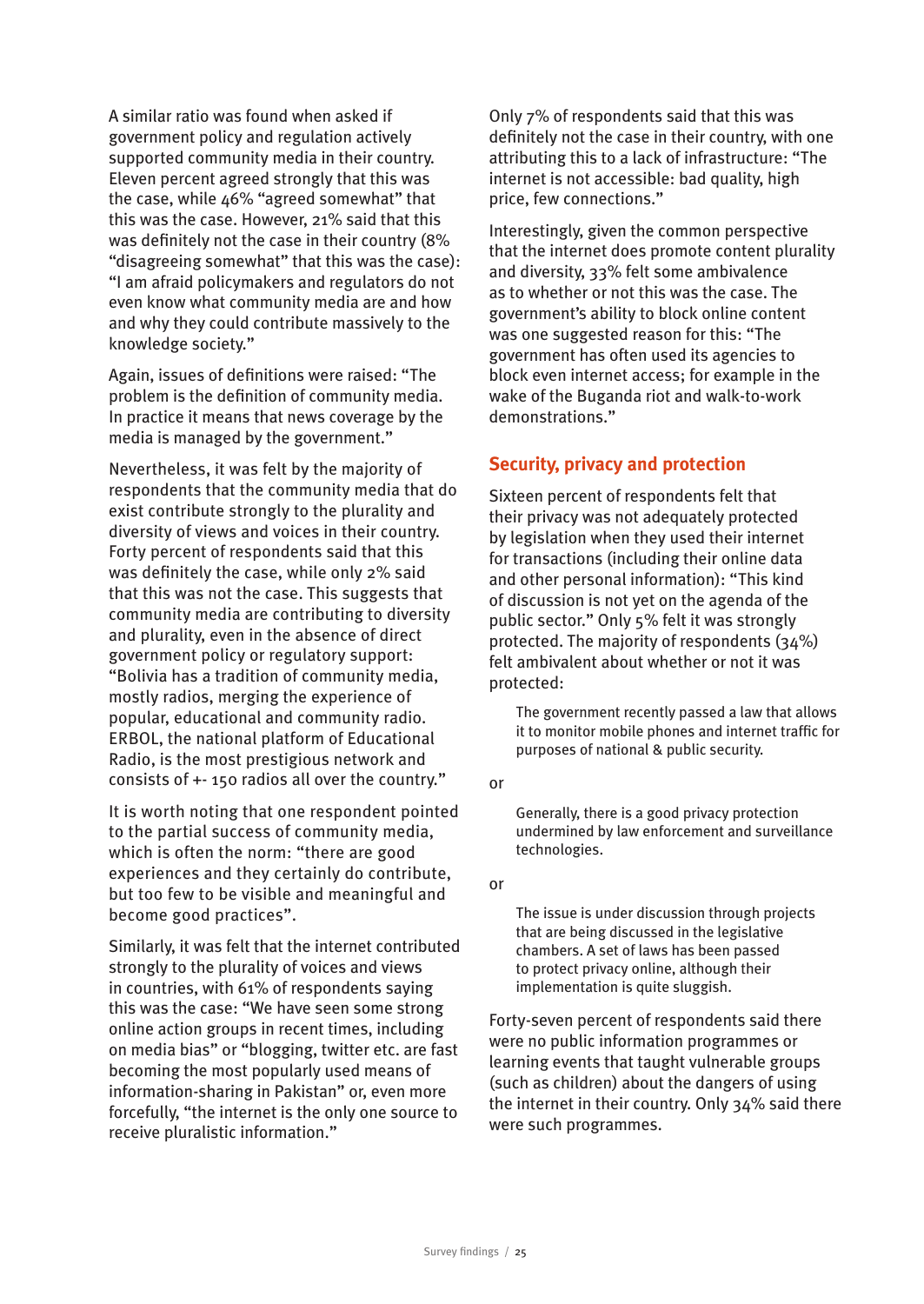One respondent attributed this to a failure on behalf of civil society: "It should be recognised that this is an error on our part, civil society engaged in the information society."

Another pointed out that there was a conflict between free educational information and government attempts to securitise the internet: "Government blocks and filters information instead of educating children and parents."

#### **Right to participate in public affairs**

Most respondents felt that a culture of public debate was openly encouraged and supported in the information and knowledge-sharing society in their country. Twenty-three percent said that this was strongly the case, while 29% said that this was "somewhat" the case. However, 9% said that this was definitely not the case, with 23% "disagreeing somewhat" that this was the case in their country. Again, the issue of political sensitivities was raised: "It depends who you are talking about."

When asked about the extent to which information was made available to the public by governments or other institutions in an open and transparent way so that this participation in public debate and discussion can be proactive and informed, 41% of respondents suggested that this information was not sufficiently available: "There are many examples of government acting to retain information, contradicting the law." Similarly, government was seen to censor the kind of information made available to the public: "In some instances information that may not be critical of government is passed on for discussion and public debate."

Issues of media and language were raised: "Information is usually shared online and in a few English-language newspapers, yet the wider majority do not have access to such mediums, so wider public participation is limited."

Only 27% of respondents said that a lot of information was provided by government and institutions, or that close to a sufficient amount of information was made available.

#### **Workers' rights**

The overwhelming majority of respondents (71%) said that workplace health and safety standards, as well as union rights in the communications industry were protected through legislation in their countries. However 16% said that this was not the case. Despite this ratio, the explanations for the rating were largely ambivalent, suggesting a complex picture of shifting rights:

There are gaps in software and services companies and multinational service outsourcing. Gaps are labour, tax and customs.

or

Implementation or effective mechanisms are not so bright. This is usually observed in public institutions, not private companies/organisations.

#### or

Formally yes, for sure - EU legislation is adopted in Romania. But it is being chipped away all the time based on a combative model of union-employer relations.

#### **Rights of displaced people**

In the main, displaced people do not have appropriate access to important information that is critical to their livelihoods and the exercising of their rights (e.g. political information for voting, opportunities for displaced people, or information on health or safety). Only 17% of respondents suggested that this was approaching adequate. Twenty-five percent said that there was not much access to this information at all, while 31% suggested there was very little information available: "Half of Romania's inhabitants are living in rural areas. Those displaced are mainly elderly and poor they are disconnected from political processes and disinformed."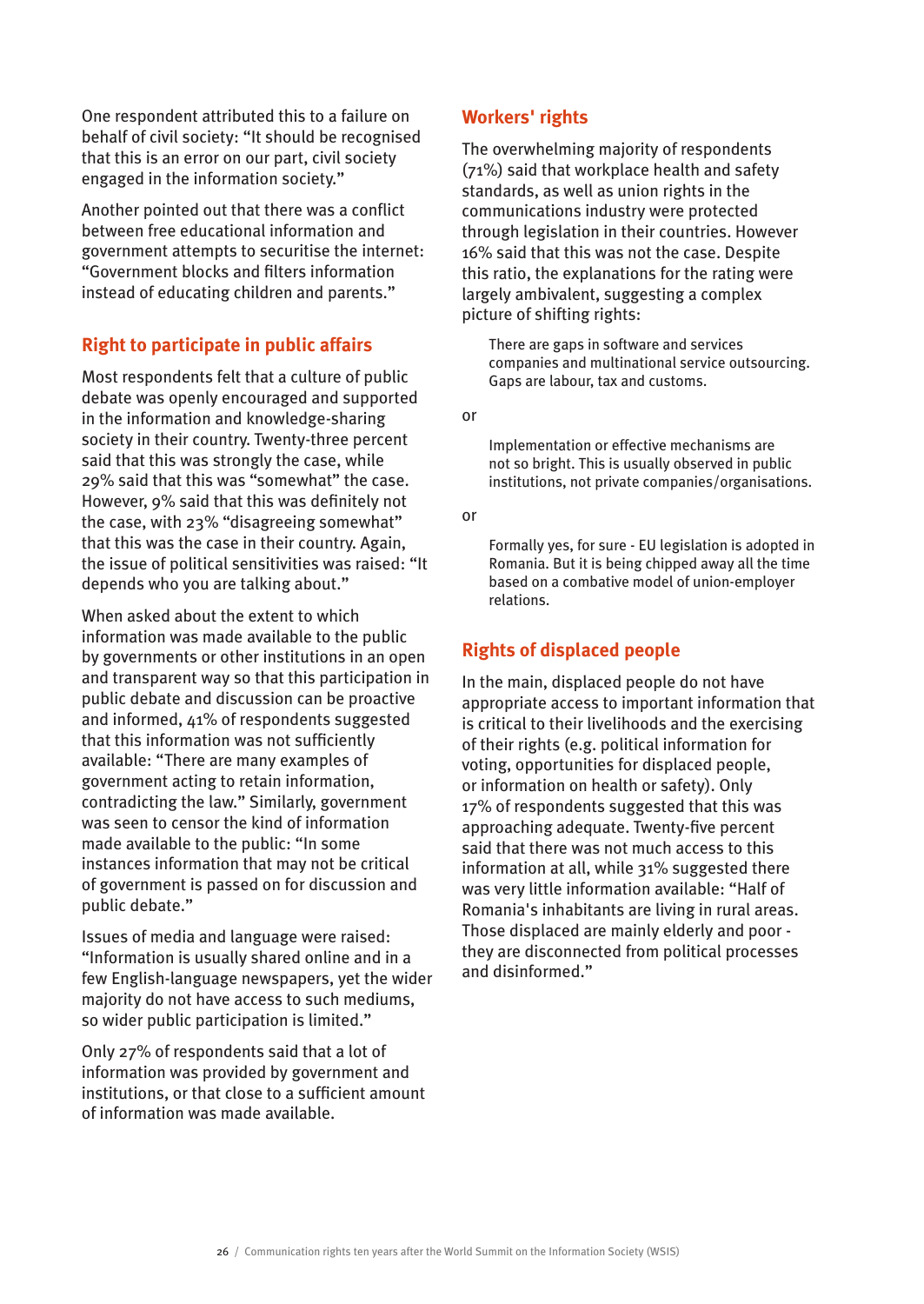#### **Rights of indigenous peoples**

Thirty-one percent of respondents felt that the rights of indigenous peoples were not actively pursued in policy discussions regarding the information and knowledge sharing society, while 26% suggested this was mostly the case. Only 7% felt that these rights were adequately pursued, with 15% suggesting that the attention to indigenous peoples' rights was close to adequate.

Twenty-six percent of respondents felt that indigenous peoples did not have appropriate access to important information that is critical to their livelihoods and the exercising of their rights (e.g. political information for voting, job opportunities, or information on health or safety):

They do not even know what an information and knowledge-sharing society is. There is a need for high sensitisation.

or

This is limited due to poor infrastructure, and the language and method of transmission.

or

Often the language and medium of information dissemination is not appropriate for rural communities and the poor.

Twenty-six percent felt that this was close to being the case (they gave a rating of  $4$  out of  $5$ ). Nine percent of respondents felt that indigenous peoples had a "lot of access to information", with 15% suggesting the level of access to information was almost adequate.

Interestingly, a number of respondents either said that their country had no indigenous people, or took issue with the term "indigenous people":

What does 'indigenous' people mean? This is an international survey. I don't even know what this means in South Africa. What does it mean in Switzerland?

or

Hard to define what "indigenous people" would mean for Romania.

#### **Women's rights**

Conversely 15% of respondents felt that women had appropriate access to important information that is critical to their livelihoods and the exercising of their rights (e.g. political information for voting, job opportunities, or information on health or safety). Twenty-eight percent felt this was nearly the case. Only 4% of respondents felt this was not the case, with 24% saying this was mostly not the case.

Interestingly, one respondent pointed out that women living in *urban* settings lack appropriate information: "Women living in town have little access to information. That is the contrary for rural women and girls."

#### **Rights of the child**

Children's rights in the information and knowledge-sharing society appear to be reasonably well protected through legislation – however there remains work to be done. Fifty-six percent of respondents said this was the case, compared to 25% who said it was not the case ("It is a bleak picture"). With regard to the latter percentage, even developed countries failed to ratify the necessary laws. While "There is no legal framework in Uganda", Switzerland, "has not ratified the respective UN Convention".

Moreover, there was some anomaly between this finding, and whether or not respondents felt that online content that might be damaging to minors was adequately controlled through legislation: 38% said this was the case, compared to the same percentage that said it was not the case.

Reasons for a lack of protection given were a lack of political will: "It's an open space as even the policymakers are not interested in seeing that such legislation is vital" or "I think the approaches used are token rather than effective" or "few legislators seem interested in this issue" and "there is a lack of open debate on the matter".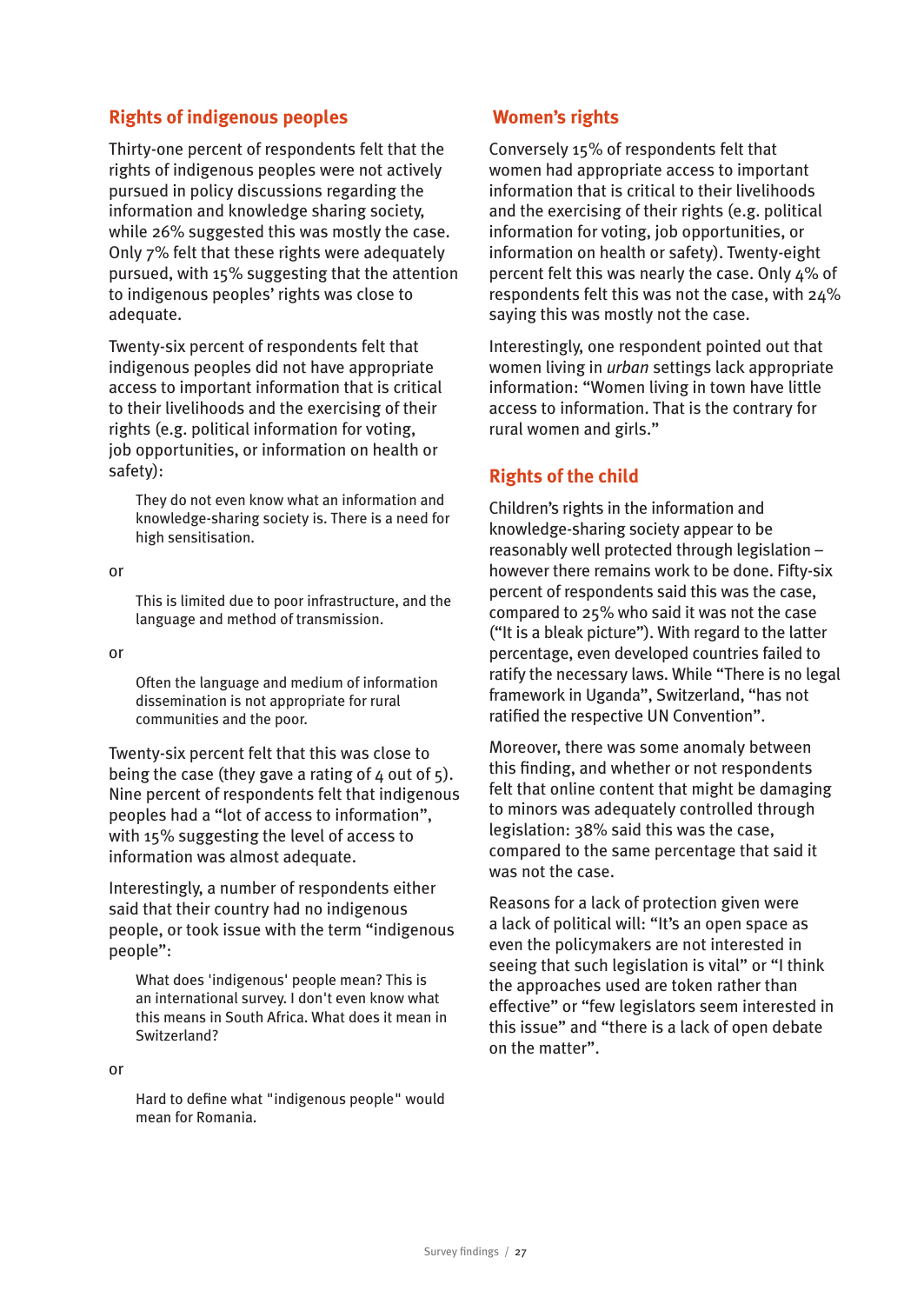There was a mixed response on the question of whether or not respondents felt that boys and girls had appropriate access to important information that is critical to their well-being and the exercising of their rights (e.g. appropriate information on sexual health, drug abuse, and other social issues such as the rights of children, child abuse and bullying). Twenty-seven percent of respondents gave this a relatively low score (2 out of five), compared to 35% who gave it a high score (4 out of 5). Six percent of respondents said there was a lot of information, while 8% said there was very little information available.

A key challenge remained a lack of access for children in some contexts, their awareness of information programmes where they existed, and an awareness of their rights:

Most don't have internet access and generally information access is not good enough.

and

The constitution provides for the protection of minors from all types of injustices, but it's not quite evident that children are aware of this. There are quite many cases of child abuse, neglect, bullying etc. Cases have only been when the offences are in extreme, and mostly by grown-ups not children.

#### **Rights of persons with disabilities**

Nearly half of the respondents surveyed (49%) felt that persons with disabilities did not have appropriate access to important information that is critical to their livelihoods and the exercising of their rights (e.g. political information for voting, job opportunities, or information on health or safety). This can be compared to 23% who suggested that this information was sufficient, or close to adequate. The commentary on these ratings suggests that both theoretically this is a relatively new topic ("Accessibility issues are mainly discussed in the academia, not yet part of the public discourse") and that, related to this, capacity in the public service was lacking for proper implementation of projects: "This is still minimal but the reason is more due to inadequate capacity and not policy neglect."

#### **Regulation and the rule of law**

Twenty percent of respondents stated that laws that affect the information and knowledgesharing society in their country are in breach of international laws at the UN, compared to 51% who said they were not. Perhaps interestingly, 29% of respondents said they did not know whether or not this was the case.

While two respondents felt that UN charters on human rights were violated, examples of other breaches of UN laws varied. Generally, there could be better implementations of UN conventions and declarations (e. g. on children and refugees), while data and copyright laws were also cited:

Data retention laws violate presumption of innocence and limitations to the right to privacy. The data protection law does not protect privacy properly and does not comply with the UN's principles on the matter. The copyright law over-punishes and over-criminalises copyright infringement which affects the right to access to knowledge, free speech, and due process of law.

or

The National Law on Protection of Morality was criticised by the Council of Europe a lot.

One respondent pointed to the necessary role of the courts in securing rights:

Recent regulations by the Nepalese prime minister to classify information is one example of a breach of international laws, but this was later challenged in the court and court stayed the decision.

Thirty-seven percent of respondents said online consumers were protected through consumer legislation in their country, compared to the same percentage that said they were not. One respondent felt that this was due to "very weak [consumer] associations".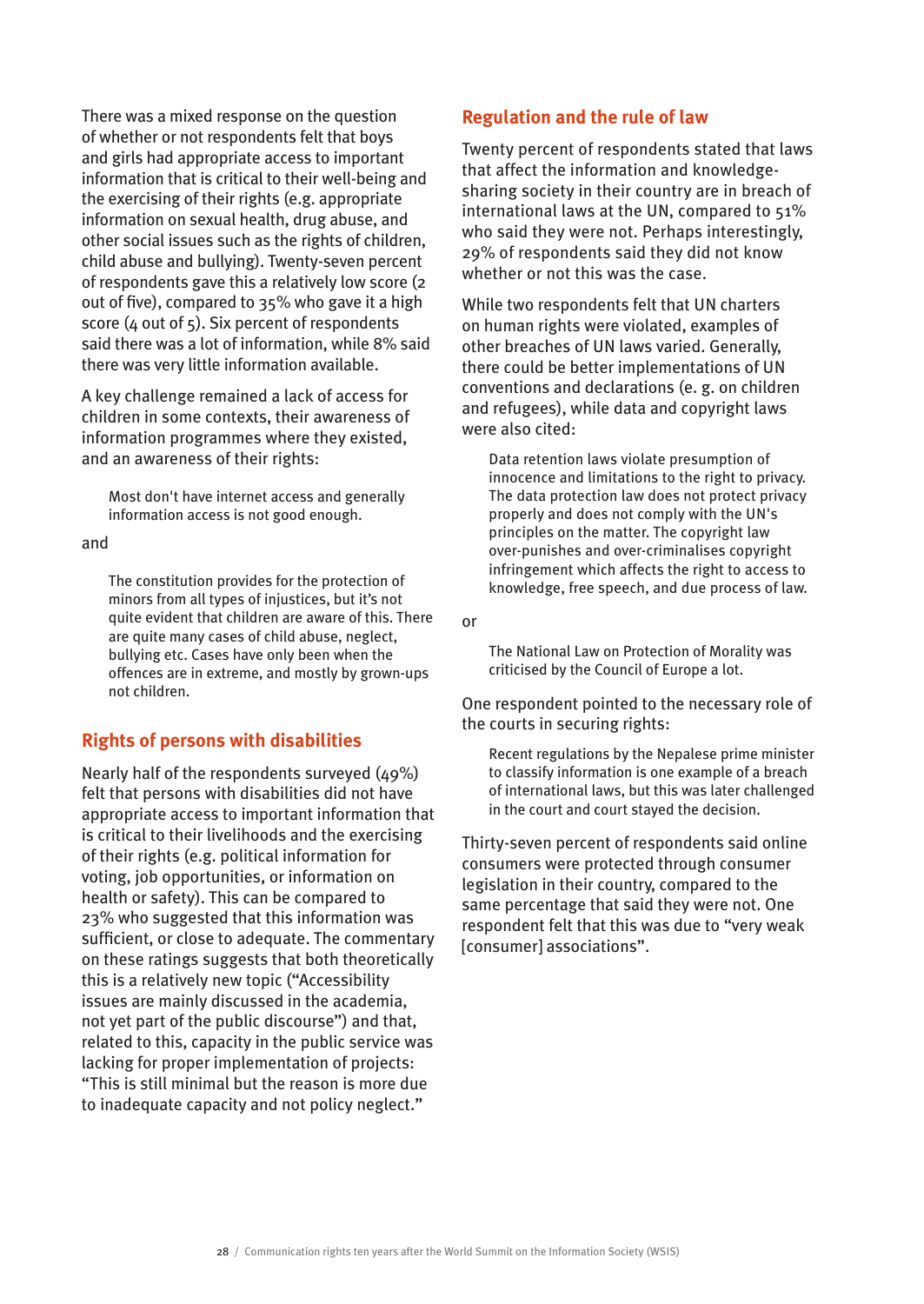#### **Language and cultural diversity**

Overall there was a sense that cultural and linguistic diversity was not supported in countries: 14% of respondents felt that it wasn't supported much, with 29% giving this a low rating (2 out of  $5$ ). This can be compared to  $6\%$ who said it was supported, and a further 22% scoring this relatively high  $(4 \text{ out of } 5)$ . Gaps existed in the practical implementation of policy, where it existed. Users also used the internet to translate websites: "At this stage, we google versions of Swahili, Lingala and Alur."

#### **The public domain of global knowledge**

Overall, it was felt that cultural institutions, such as museums and libraries and community centres, actively shared and promoted their resources and information with the public, whether through online projects, or "off-line" events, such as open days. Forty-three percent of respondents said this was the case, compared to 30% who felt that this was not generally the case. While some noted only "isolated efforts", one respondent pointed out that "marketing" of public events was poor where they existed.

The picture does not look as positive when it comes to governments and businesses sharing their public information. Fourteen percent of respondents felt that the government does not openly share public-interest information with citizens in its country, with 25% stating that only some information was shared. This can be compared to only 4% who suggested the level of openness was sufficient or almost sufficient  $(18\%)$ .

Sixty-five percent of respondents also suggested that businesses did not share public information sufficiently, compared to a low 12% who suggested this was sufficient, or approaching adequate. Research was one area where information was not widely shared: "Most research on mass media and internet use is conducted by public relations and advertising corporations. Other than short press releases, these studies are not shared with the public."

#### **Copyright patents and trademarks**

Thirty-seven percent of respondents "agreed strongly" (7%) or "agreed somewhat" with the following statement: "The balance between the need to protect copyright and intellectual property and the need to access content easily and affordably is a fair one in your country." In contrast 26% "disagreed strongly" (7%) or "disagreed somewhat".

In some countries, the issues of copyright and patents have "not yet surfaced", while in others, laws that existed were not implemented: "Uganda's law on copyright and intellectual property is not implemented at all since its enactment in 2006. It's been on the book shelves." Where policy discussion did take place, they were sometimes seen to be imbalanced in that they overrode other rights: "Traditional copyrights regulation - and their lobbies - is still undermining Open Access." In practice, and in certain sectors such as the ICT sector, copyright remained a theoretical rather than practical issue: "Even in governmental agencies there is counterfeited software."

As to whether indigenous people's knowledge was protected by copyright and patent laws in countries, only 4% of respondents said yes, compared to 41% who said no.

#### **Software**

Free and open source software solutions were more often than not actively explored as a way to increase access to the information and knowledge-sharing society by marginalised groups in countries. While 47% said that this was "only sometimes" the case ("through limited efforts of some CSOs and private sector initiatives"), 20% of respondents said this was often the case, with 14% suggesting this was always the case. Only 10% of respondents said this was never the case. In one case the use of open source was attributed to "good will":

[The use of FOSS] depends on public administrations, especially at the local level. Some very good practices have evolved over time, but in the vast majority of cases, it is proprietary software that is adopted and open access is seldom fostered. [This is dependent on] the good will and initiative of individuals and groups, based, for instance, in public universities and libraries.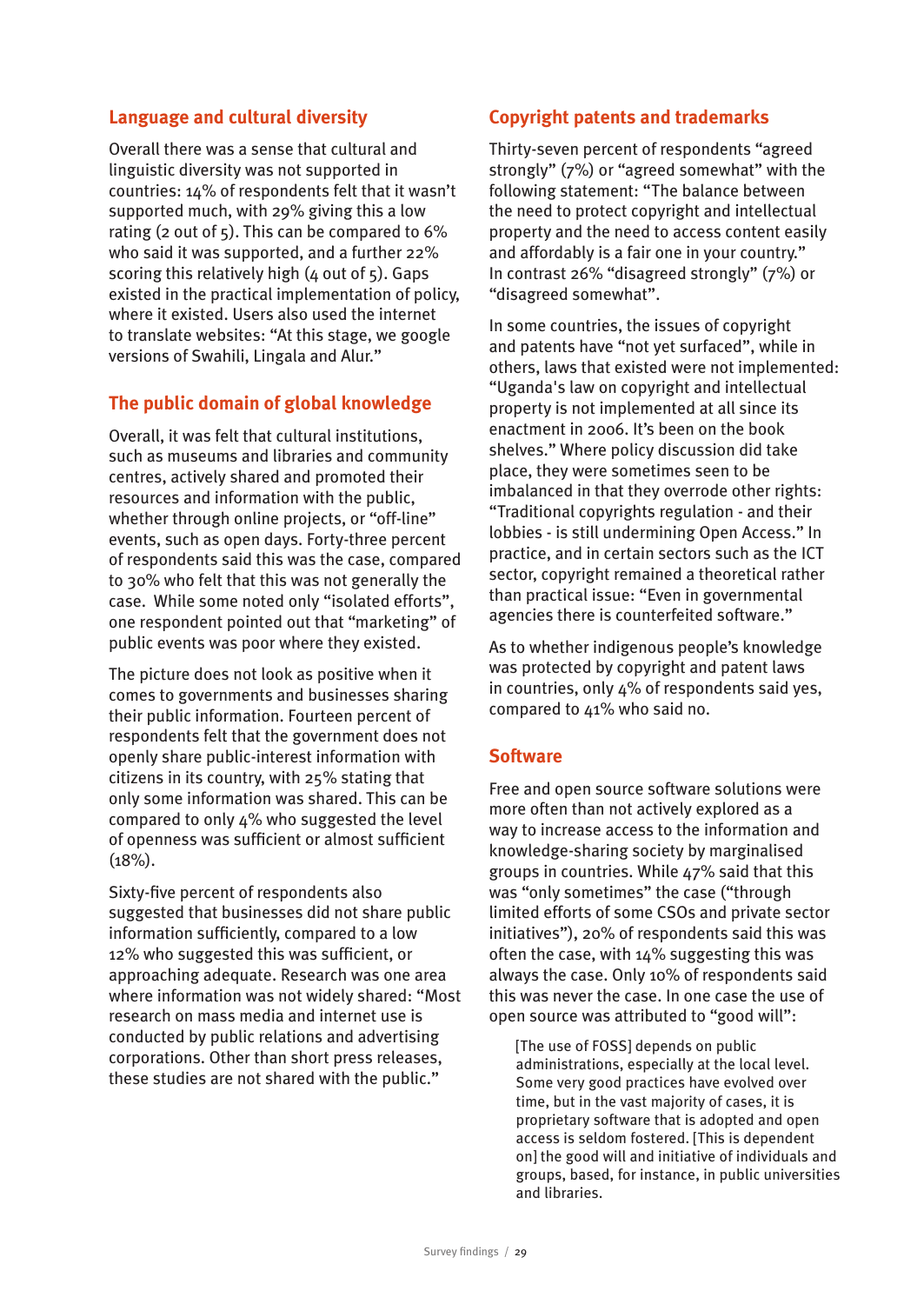#### **Research**

Twenty-eight percent of respondents suggested that scientific and technical information was actively shared with the public by institutions working in the scientific and technical fields (whether online or "off-line"), compared to 51% who said this was not the case. Of these percentages, 6% said a lot of information was made available, compared to 10% which said not much information at all was made available. In this regard, respondents spoke of "ivory towers", and of this information only being available in universities: "Sharing is limited to scientific communities of universities. No information is made accessible to the general public."

#### **Enabling Environment: Ethical dimensions**

Overall it was felt that state security overrode the need to access information. Twenty-three percent of respondents disagreed strongly with the following statement: "There is a fair balance between the rights of people to access information and the need for state security (i.e. the need for the state to keep some information secret) in your country." In contrast only 11% agreed strongly with it. Twenty-three percent "agreed somewhat" compared to the same percentage that "disagreed strongly". One respondent pointed to the contradictory nature of these two demands: "We have laws that allow access to information but they have not been fully implemented due to other contradicting laws that tend to prioritise state security."

Overwhelmingly, 71% of respondents said there was legal recourse for people who feel affected by hate speech (including online hate speech) in their country, compared to 18% who said there was not. However, this did not imply that all human rights values were promoted and protected in the information and knowledgesharing society – even though on balance they were. Only 45% of respondents felt this was the case, or nearly sufficiently the case, compared to 28% who felt this was not the case, or not sufficiently the case.

In this regard, one respondent suggested that human rights dimensions were not strong considerations in the information and knowledge-sharing society generally: "Human rights are not really in the horizon of policymakers for anything that relates to the development of the information and knowledge society." Moreover, legal recourse where it existed, was seen at times to be ineffective against rights abuses: "There are ineffective laws. They are not stopping continuing hate speech by 'shock jocks'. The cost and time involved with litigation makes the laws very ineffective."

Similar percentages were found when asked if opinions expressed by the public using communications platforms such as the internet or radio were generally respectful of the rights of others. Forty-five percent suggested that this was always or mostly the case, compared to 29% who suggested this was never, or seldom the case. Areas where challenges were found included the political arena ("generally yes, except from representatives of the rightwing party (SVP)") as well as the commercial sector: "Some commercial TV channels breach regulations, but they are fined."

#### **Democratic and accountable governance**

While multistakeholder engagement was an important outcome of the WSIS processes, on the whole, relevant civil society stakeholders still appear to be excluded from important decision-making processes to do with the information and knowledge-sharing society in their countries – or at least only some were included. Only 29% of respondents suggested that all relevant civil society stakeholders were sufficiently included, compared to an overwhelming 55% who said this was not the case.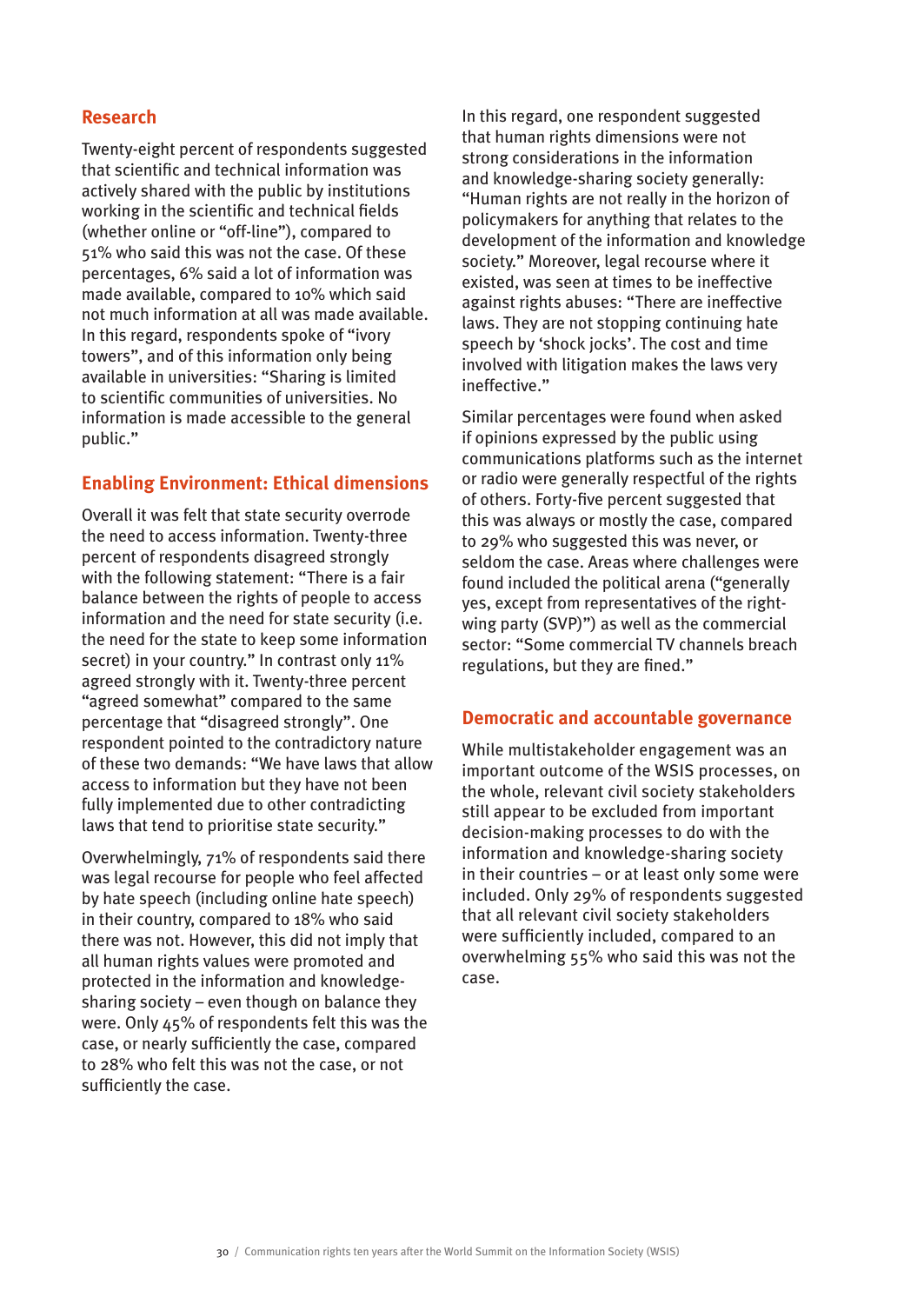In comparison, there was a mixed sense whether or not all relevant private sector stakeholders were included (or mostly included) in these processes. Forty-three percent of respondents said this was always the case, or suggested that this was often the case, compared to 37% who said this was not the case, or suggested this was often not the case. However, one respondent suggested that big business was more represented in policy processes: "Small business I do not think find their way to participate meaningfully in decision-making processes, though they may be the innovators and there are several excellent start-ups."

In general, respondents suggested that it was the comprehensiveness of the engagement that was problematic:

Certainly communities, families, parents, and not even scholars and teachers are involved. Mostly those involved are private big businesses (telecoms, hardware and software producers).

or

There is a noticable involvement of business communities, some universities and some professional associations. But no consumer protection organization is involved, and barely a civil society organisation works on the field.

or

Only a few civil society organisations are invited; IT professionals and the private sector also attend.

One respondent put deficiencies down to a lack of systematic processes for inclusion: "Public participation is not strong enough in policymaking processes. The need is acknowledged, formal steps are made, but a systematic practice is lacking."

Five percent of respondents agreed strongly that local communities were empowered in the implementation of information and knowledge society projects so that they can own, share and use the technology. This can be compared to 7% who disagreed strongly with this statement. Thirty-seven percent "agreed somewhat" with this statement, compared to 24% who "disagreed somewhat". In this regard, one respondent pointed out that the sustainability of local level projects was a major inhibitor: "Most projects are donor funded and usually lack sustainability, more so if they are experimental in nature. Local communities do not get to fully own the projects. So once funding ends so does the project. It is top-down policy making in practice."

#### **Infrastructure**

Fifteen percent of respondents agreed strongly with the following statement: "Infrastructure projects openly explore collaborations with all stakeholders in the private sector, civil society sector and government to ensure that the goal of universal access is reached." This can be compared to 21% who disagreed strongly with it. Twenty-one percent agreed somewhat, compared to 26% who disagreed somewhat.

A number of respondents felt consultation in infrastructure was low, not visible, or "very technical" (and therefore excluding some NGOs) while one pointed out that corruption in the tendering processes was a challenge.